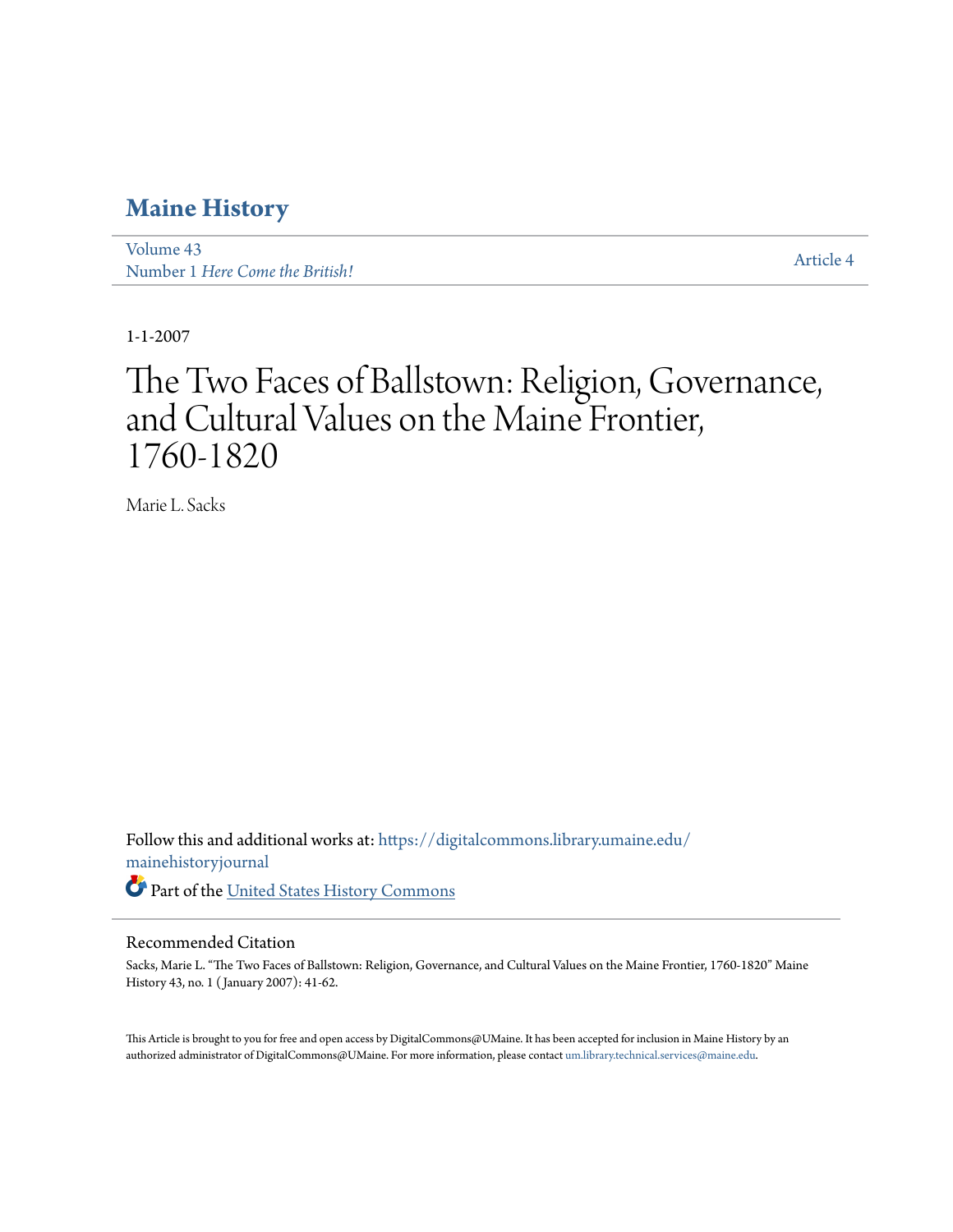## THE TWO FACES OF BALLSTOWN: RELIGION, GOVERNANCE, AND CULTURAL VALUES ON THE MAINE FRONTIER, 1760-1820

MARIE L. SACKS

*As the Maine back country was settled in the late eighteenth century, evangelical congregations were established in the frontier towns. This evangelical religion has been credited with fostering a fiercely independent mind-set that promoted Jeffersonian ideals of governance. This study places the political and social development of two towns, Jefferson and Whitefield, in closer perspective, showing that denominational similarities do not always lead to similar emphases on independent thought and religious diversity. Marie Sacks is an independent researcher, an archivist for the Whitefueld Historical Society, and a graduate of the American and New England Studies program at the University of Southern Maine. Before turning to history, she received a doctorate in biology and biochemistry from Brandeis University and taught biology at Simmons College in Boston. She lives in Whitefield with her husband, Julian, whose art is featured in this issue.*

THE PEACE OF PARIS that ended the French and Indian Wars in 1763<br>opened to settlement the Maine back country – the towns inland<br>from the central Maine coast. Although Orthodox Congrega-<br>tional parishes had been organized i opened to settlement the Maine back country – the towns inland from the central Maine coast. Although Orthodox Congregational parishes had been organized in the coastal and river-front communities, as required by Massachusetts law, the religious atmosphere in the new interior towns was apathetic, indifferent, or sporadically fervent in response to intermittent revivals. In this official religious vacuum, many frontier settlements eventually formed evangelical congregations. By 1810 more than three-fourths of the churches in mid-Maine towns and townships were evangelical, mainly Calvinistic Baptist, with Congregationalists largely confined to the wealthier front-country towns along the coast. Alan Taylor, in his study of the Maine back country, documents a strong relationship between evangelical religion and a fiercely independent mind-set, which encouraged rebellion against distant pro-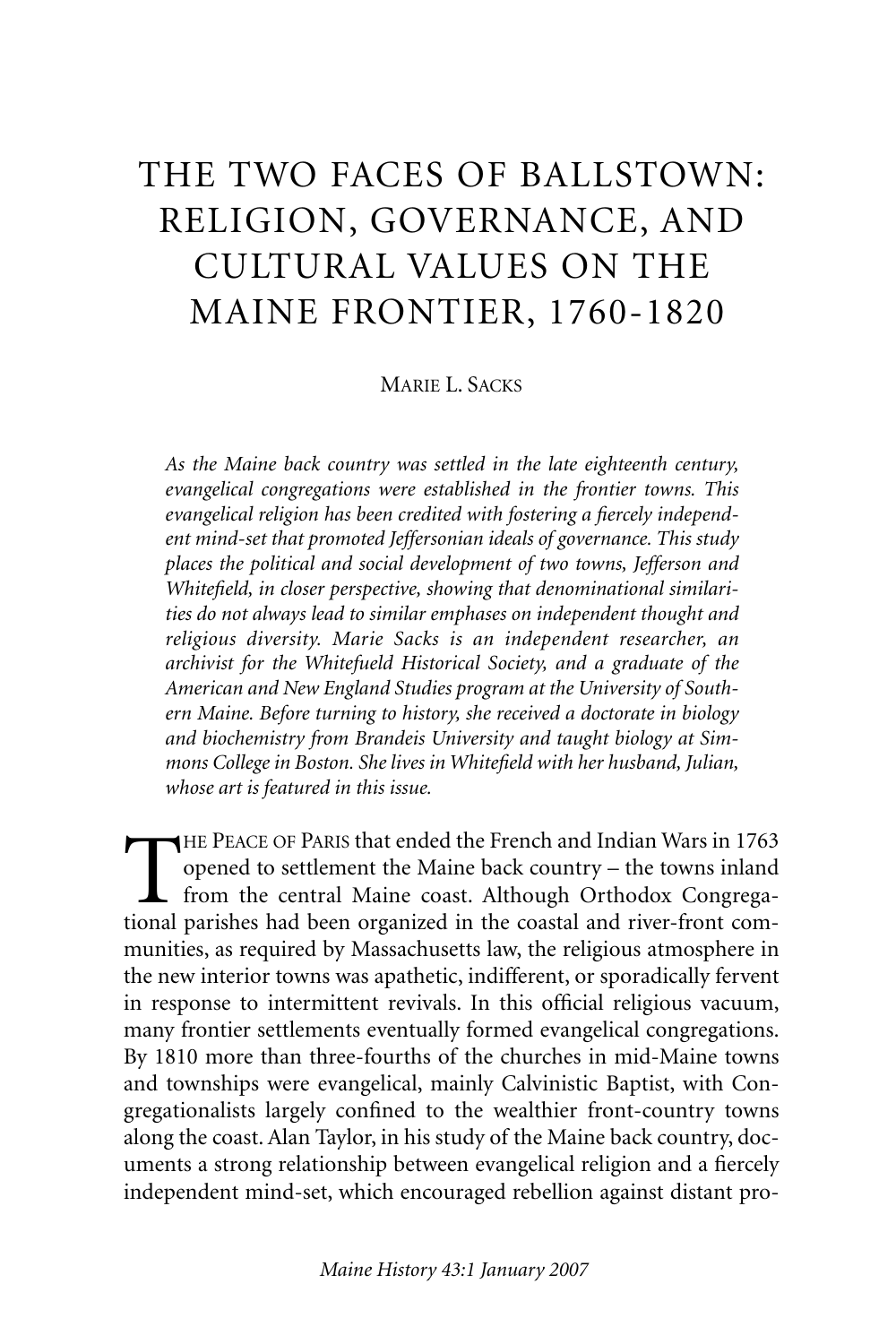

Views of North Whitefield and the Sheepscot Valley. This hill in the top photo was the site of the Centennial Celebration in 1909. The bottom postcard, ca. 1906, shows the bridge over the Sheepscot River. Whitefield Historical Society courtesy of the author.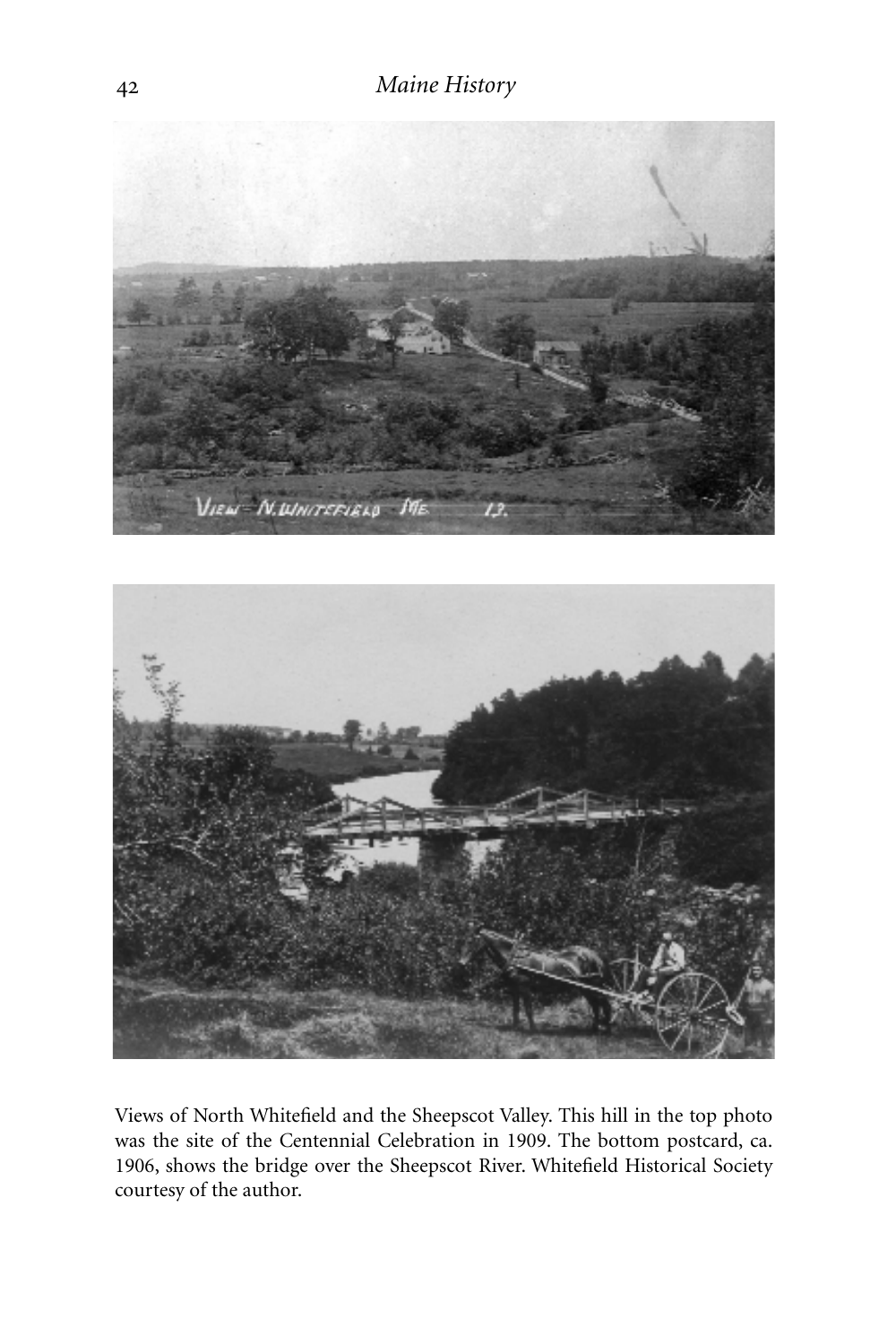

prietors and which promoted a democratic society. But Taylor paints with a broad brush, treating the vast back country as a single unit. A closer look at the plantation of Ballstown, a settlement about fifteen miles inland from the mid-coastal towns of Wiscasset and Newcastle, provides a better perspective on the evolution of religious practice and its relationship to civil governance on the Maine frontier (Map 1.) Settled in the 1760s, Ballstown was divided to form the towns of Jefferson and Whitefield in 1808. While both towns organized Baptist congregations, their definitions of democracy and their ideologies of governance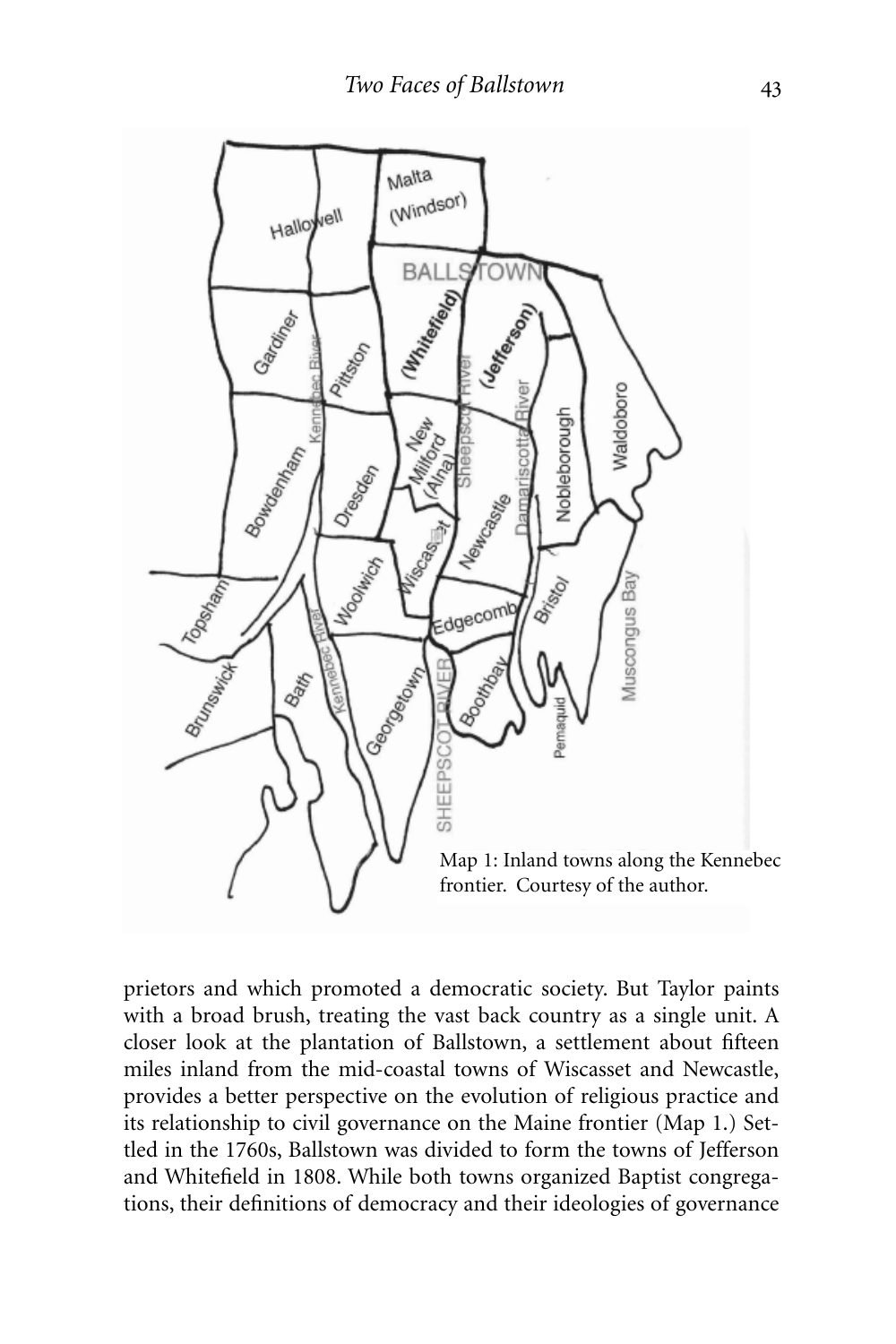

were radically different. This study examines the divergent cultural values beneath their Baptist façade.<sup>1</sup>

#### **Cultural Origins of Ballstown Settlers**

Although the towns of Jefferson and Whitefield had been bound together as a single civil and political entity for over 30 years, after separation they revealed very different faces. Muted by the bland language in the plantation clerk's report, the differences appear striking when the records of the two towns are compared. Jefferson eagerly submitted to the centralized authority of Massachusetts, voted Federalist in the 1812 election, and strictly enforced the ministerial code, which required everyone to pay a tax for the maintenance of a minister and a meetinghouse. The town elected a committee to choose a minister and raised taxes for his support. Whitefield, named for the eighteenth-century English evangelical minister George Whitefield, was wary of Massachusetts law, voted overwhelmingly Republican in the 1812 election, never im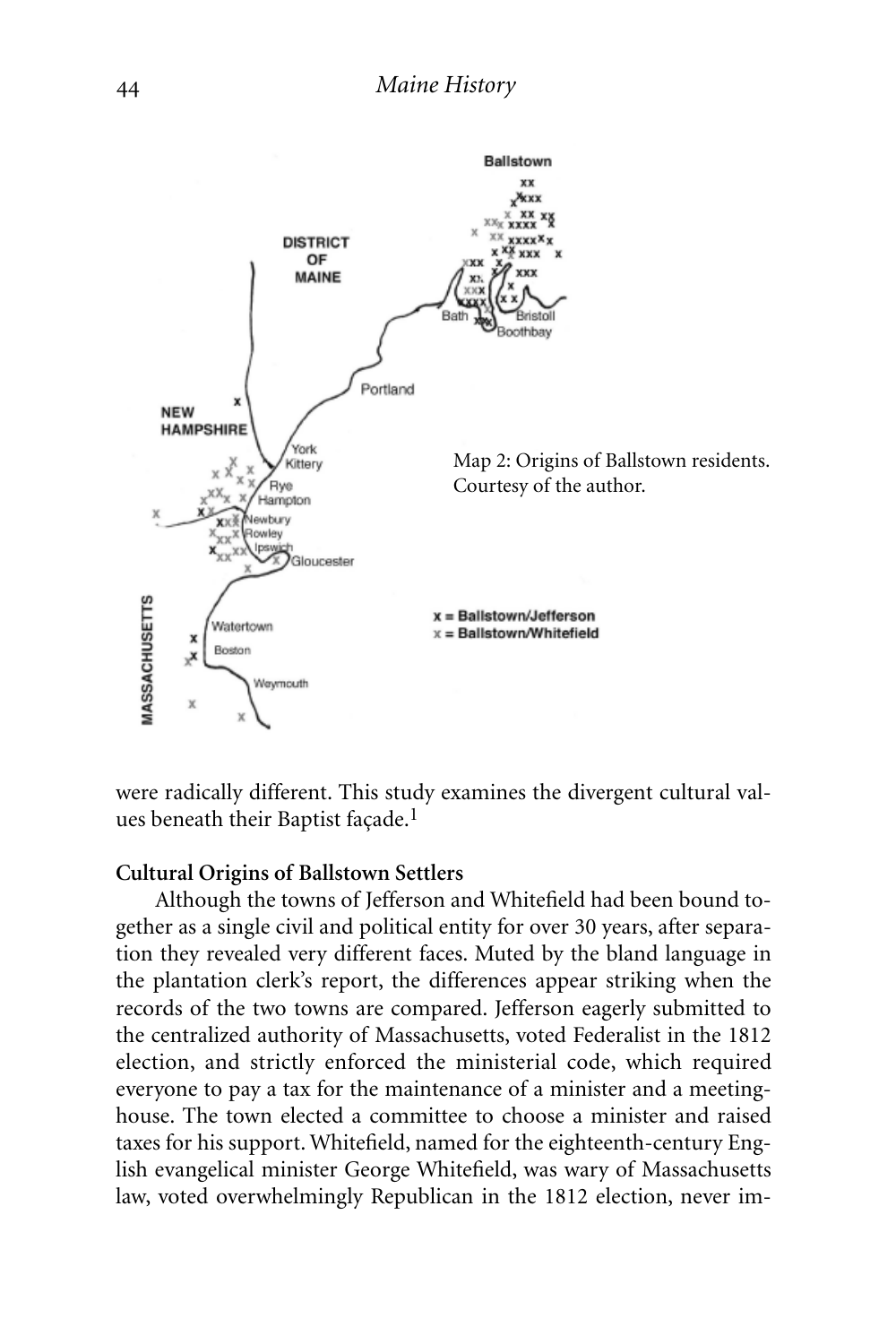posed a ministerial tax, and tolerated a variety of religious expressions, including a large Irish Catholic community when Popism was still anathema.2

It was not unexpected to find that the roots of this diversity lay in the origins of the migrants to the two settlements. While mid-coastal communities served as the entry points for both settlements, 87 percent of Jefferson's population in 1790 actually had migrated from the midcoastal communities of Newcastle, Nobleboro, Boothbay, Edgecomb, Wiscasset, and Alna, where their families had been settled for a long time. They, or their forebears, had experienced the disorder of unorganized townships under the control of weak local government and had participated in building towns, organizing churches, and serving in the government. Thus they brought with them to the wilderness a conviction that civilization required an ordered society in the Massachusetts mode. In spite of their Baptist conversion, Jefferson settlers brought the Federalist-Congregationalist mind-set of the coastal towns to the frontier and remained connected to that tradition by the proximity of their families.3

In contrast, while some mid-Maine coastal residents did migrate to Whitefield, the coastal communities served rather as a temporary stopping place. Sixty-seven percent of Whitefield's population in 1790 came from southern New England communities, a majority from the northeastern corner of Massachusetts and southern New Hampshire. Plotted on a map, the towns of origin form a semi-circle with Newbury/Rowley at its center (Map 2). This area was strongly affected by the Great Awakening of the mid-eighteenth century. Many immigrants or their families had been touched by George Whitefield himself and brought to Whitefield their experiences as dissenters to the Standing Order, a system put into law by the Massachusetts General Court whereby every town was required to levy a tax to maintain a meeting house and an orthodox minister, by whom was meant a Congregationalist. Thus when they set up their government, having confronted Federalist and Congregational rule in Massachusetts, they were not eager to be subjected again to civil or religious orthodoxy. They brought a fiercely independent spirit and a tolerance for individual rights from their past lives.

Yet if place of origin suggests the roots of the political and civil differences between Jefferson and Whitefield, questions remain. Why would Jefferson, with its very strong Congregationalist background, incorporate a Baptist church? How could Whitefield, so admiring of George Whitefield, who never intended that his emphasis on liberty of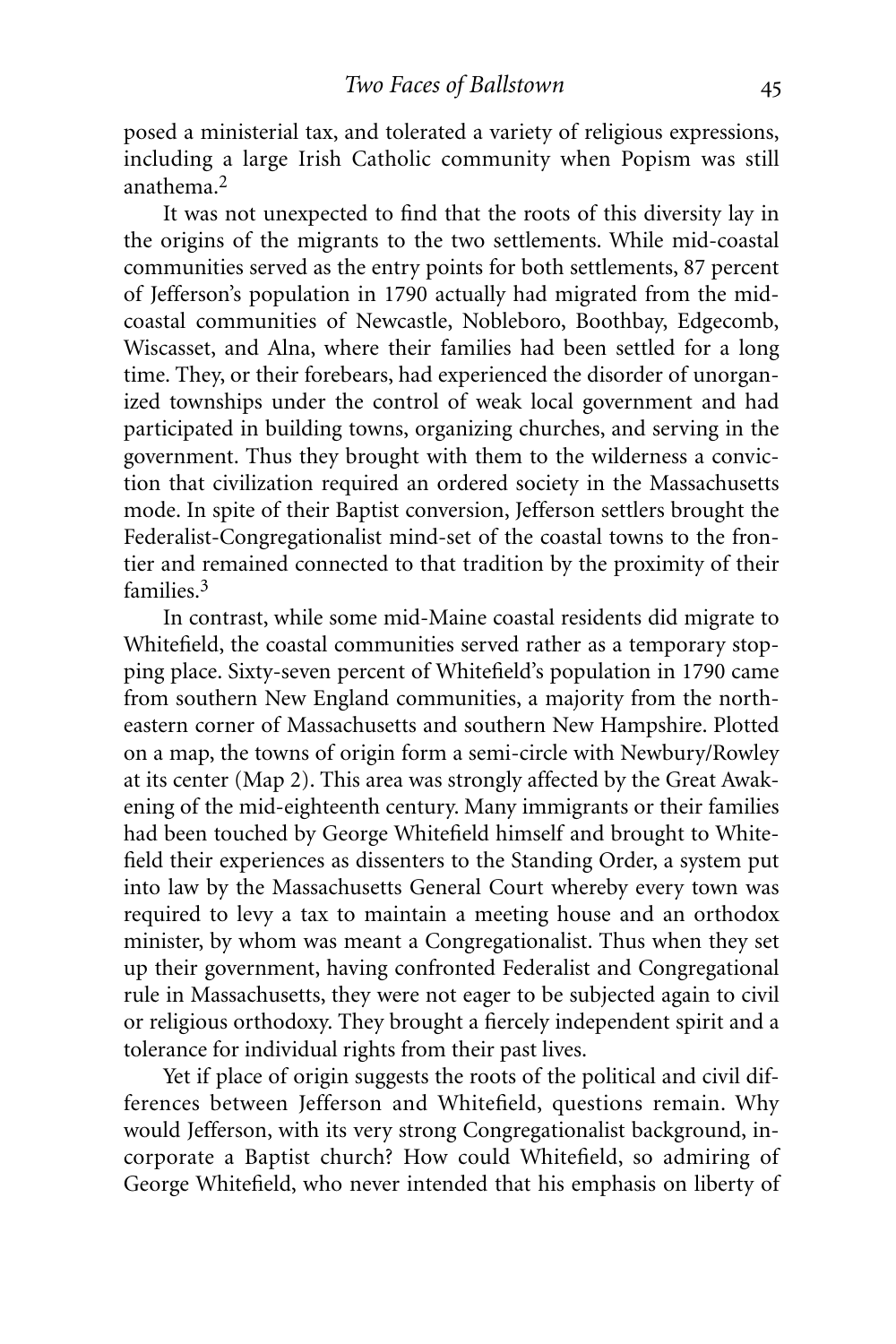

Clary Mill in the 1890s and an overview of the mill. Built in the 1890s by Henry Clary on Pleasant Pond (now Clary Lake) in North Whitefield, the mill complex is currently under restoration. Collections of Stephen and MaryLou Smith and Whitefield Historical Society, courtesy of the author.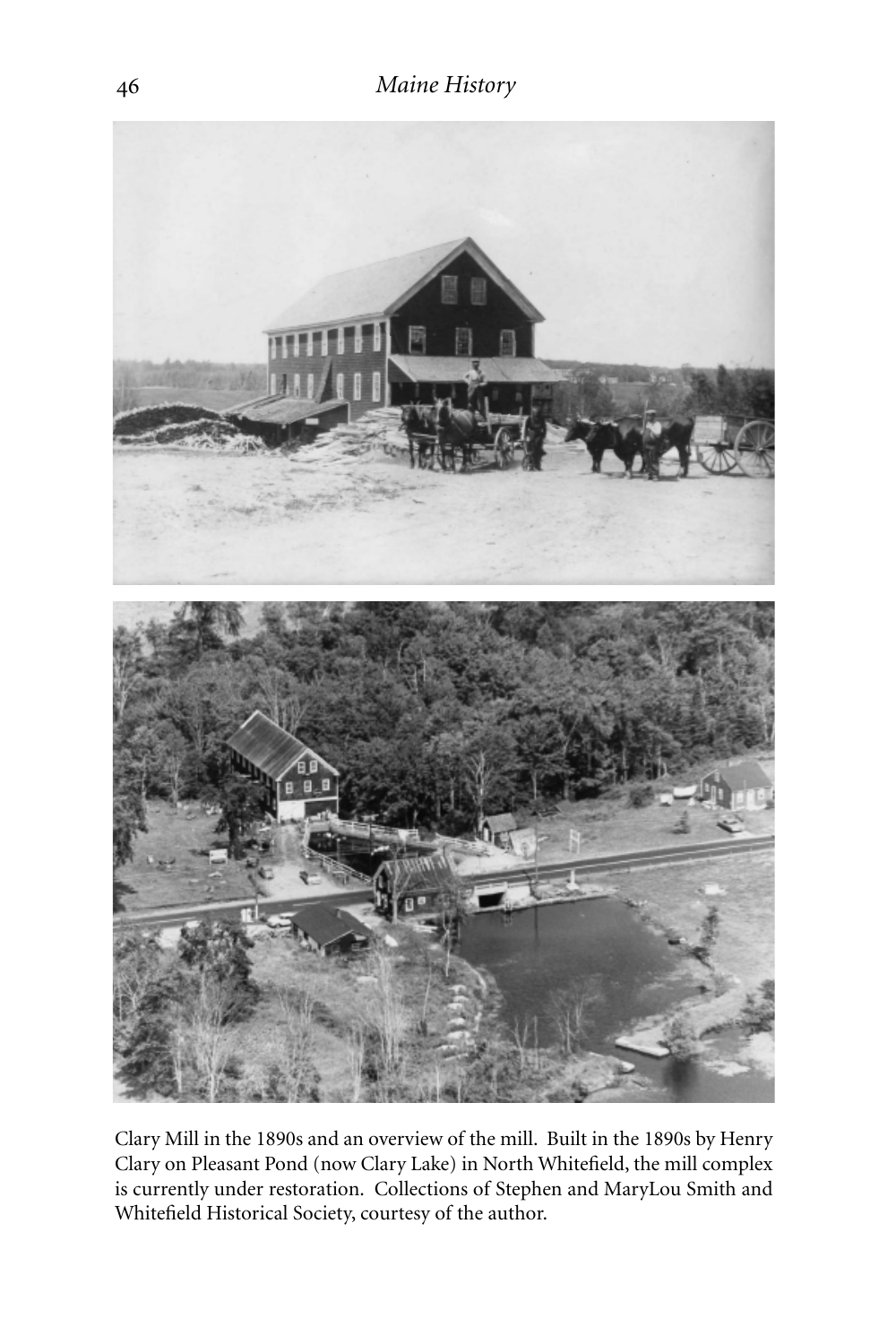conscience should be extended to the Papists, welcome Irish Catholics? Did the façade of common Baptist identities conceal deeper issues that governed church-state relationships and cultural tolerance in Jefferson and Whitefield? To answer these questions, it is necessary to look more deeply into the religious histories of Ballstown settlers, the nature of the Irish community that developed in Whitefield, and the perceptions of Roman Catholicism that Ballstown settlers brought with them.

#### **Religious Histories of Ballstown Settlers**

Religion was in a precarious state in most mid-Maine coastal communities during the second half of the eighteenth century. Still recovering from the devastating effects of the Indian Wars, and with land-holdings plagued by ill-defined royal patents, Indian deeds, and the aggressive demands of the Kennebec Proprietors, the townships were relatively disorganized settlements, with neither well-defined boundaries nor strong town governance. Without the authority of the Massachusetts General Court to raise taxes and maintain order, unincorporated townships found it difficult to guarantee support for a suitable minister and a meetinghouse or to control the unruly behavior of their inhabitants. Many petitions for incorporation from mid-coastal towns, such as Boothbay, Nobleboro, Bristol, and Newcastle, included as a reason for incorporation their inability to "procede (sic) to the Calling and Setelling (sic) and Supporting a Gospel Minister."4

Even after incorporation, a town's unwieldy size and awkward dimensions often led to disagreements as to where the meetinghouse should be built. The citizens of Bristol (which consisted of the entire Pemaquid peninsula between the Damariscotta and Muscongus rivers, including what is now Bremen) vacillated between establishing one or three parishes for six full years before three meetinghouses were built. Moreover, Scotch-Irish Presbyterians, who came originally from Ireland to the mid-coast in 1729 as part of Colonel David Dunbar's colony, often clashed with English Congregationalist migrants from southern New England, who began arriving in large numbers after the Peace of Paris in 1763. Dissension over whether to establish a Presbyterian or a Congregational meetinghouse so paralyzed town meetings that often no action at all was possible, even though in matters of doctrine, they were nearly identical. It is not surprising that educated ministers did not willingly choose to relinquish their comfortable lives in the more civilized towns of southern New England for the inconveniences of crude and contentious Maine settlements. Thus the preaching was sporadic and often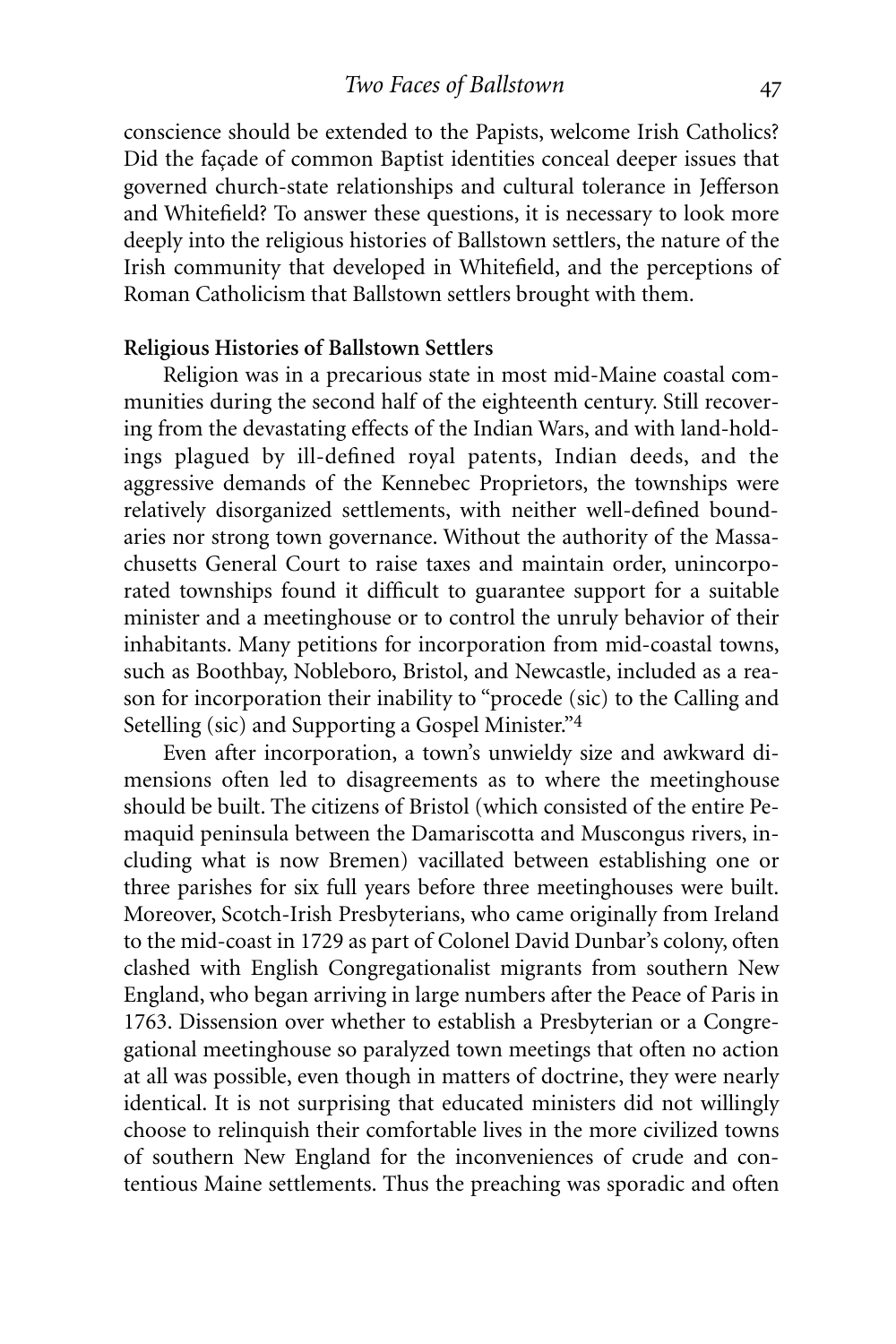the frontier coastal towns had to make do with ministers discarded by other places for unsatisfactory conduct.5

The doctrine preached by the clergymen who did come was almost uniformly the evangelical, or New Light Calvinism of the Great Awakening, either Congregational or Presbyterian. Although the awakening itself had not reached beyond Saco, New Light ministers carried its message to mid-coastal towns. Among these was Reverend John Murray, a Scots-Irish émigré with family ties to Boothbay, whose credentials as an important New Light minister include a short residency as successor to Gilbert Tennant in Philadelphia and a call to the First Presbyterian Church in Newburyport. In Boothbay, Murray became the minister of a Presbyterian congregation. His enthusiastic evangelism inspired a major revival in Lincoln County in the spring and summer of 1767, resulting in a very large number of conversions. Another New Light minister with ties to Gilbert Tennant's church in Philadelphia, Reverend Alexander McLean, a Scots-born émigré educated at Kings College in Scotland, was settled as pastor of three Presbyterian meetinghouses in Bristol in 1773. When declining health forced a curtailment of his pastoral duties in 1795, he preached as a missionary in neighboring towns, including Jefferson, which had no settled ministers, under the auspices of the Society for Propagating the Gospel.6

Thus, settlers to Jefferson from mid-coastal communities brought a solid New Light evangelical Calvinism to the frontier, but without the experience of having participated in the upheavals that confronted the Standing Order during the Great Awakening. Dissent to them was largely a matter of polity, not doctrine, a parochial affair, squabbling among townspeople about where to build a church. They never had to challenge the Massachusetts law mandating religious conformity and public support for orthodox religion. In fact, Jeffersonians carried with them the conviction that without the law, there would be no churches or ministers at all.

On the other hand, Whitefieldians or their immediate ancestors from the Newbury/Rowley semi-circle experienced the force of the Great Awakening directly. The ferment engendered by the preaching of George Whitefield and other evangelists often resulted in reformation of church practices to conform with evangelical or New Light doctrine (New Light Congregationalists). When more zealous parishioners became dissatisfied with instituted reforms or when they were forced out by decision of the parent church, they formed into separate congregations (New Light Separatists). Other churches, designated "Old Lights,"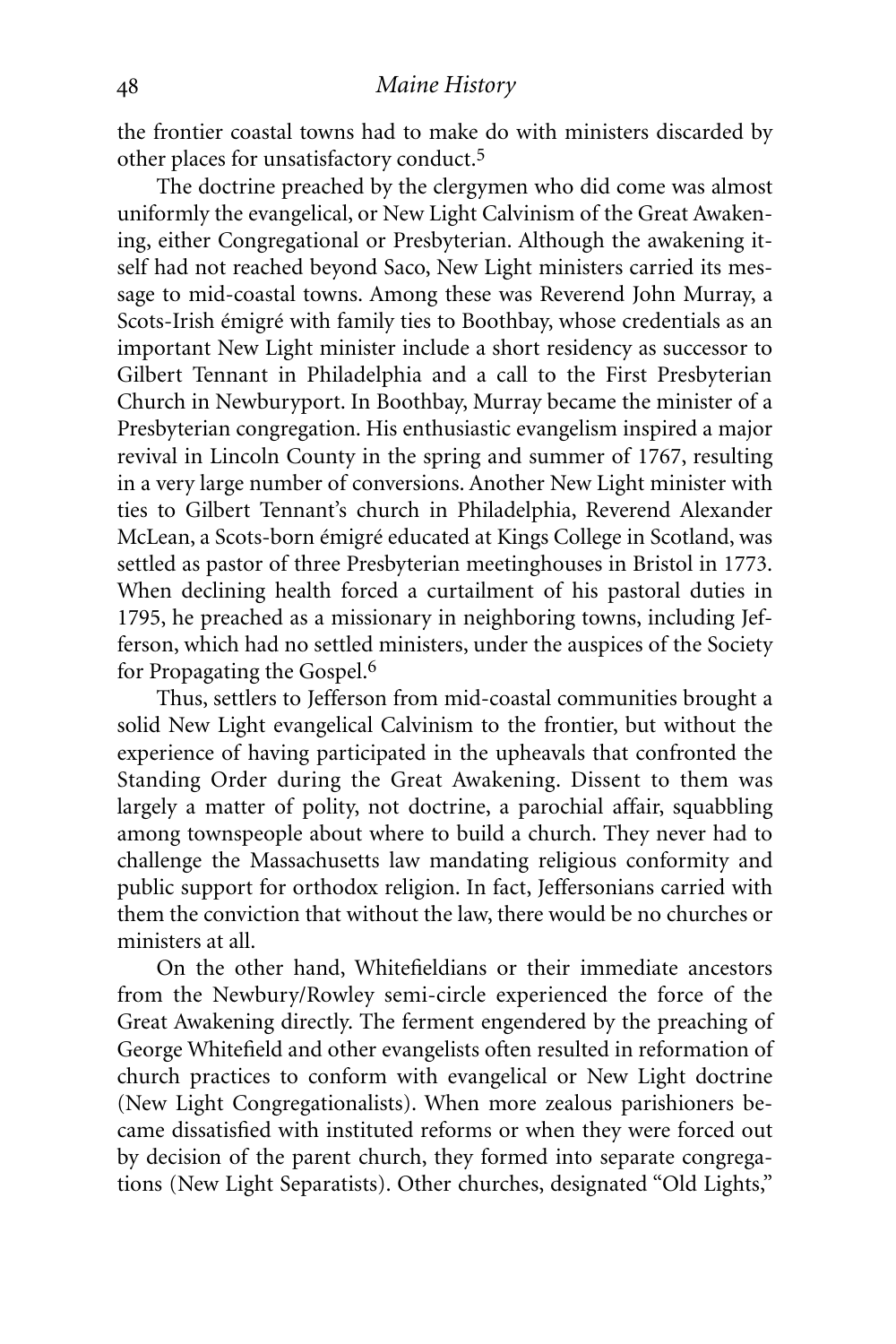defended the Standing Order. When New Light Separatists formed their own congregations, they were still subject to the system of compulsory religious taxation, and vehemently opposed paying taxes to support a church they felt was corrupt. In this they allied with the Baptists, who had been struggling for liberty of conscience and separation of church and state for many years. At first, Baptists did not respond to the Great Awakening, considering it a reform movement within the ranks of their Congregationalist opponents. Eventually, however, the evangelical message created schisms in the Baptist churches as well. Many New Light Separatists joined these Separate-Baptists, and the evangelical Baptist movement grew rapidly.<sup>7</sup>

Whitefield settlers certainly experienced these upheavals and realignments. The father of Abraham Choate, the largest mill-owner in Whitefield, had been a founder and deacon in a Separate Church in Ipswich led by John Cleveland, a preacher expelled from Yale for the Separatist sentiments of his parents. Ebenezer Stearns, a small-mill owner, had been pastor of a Separate Baptist Church in Massachusetts. John Woodman from Rowley had a sizeable library, including a biography of George Whitefield and two books of his sermons. Settlers such as these were not only comfortable with the pietistic teachings of evangelical revivalists, but as dissenters they had chafed against Massachusetts religious laws.8

Whatever religious preferences the settlers brought with them to Ballstown, their choices were limited to what was available on the frontier. The scarcity of college-educated Congregational ministers was so alarming that in 1786 the General Court of Massachusetts directed the Committee of Unappropriated Lands in Lincoln County, the state agency on the frontier, to act quickly to provide a "discreet and suitable" Congregational minister for the infant plantations, the cost to be borne by plantation taxes, in order to promote the interest of society. The directive likely was a reaction to the steady advance of evangelical Baptists in the province. One reason for Baptist success was the availability of Baptist preachers. Itinerant Baptist evangelists roamed throughout the new settlements. Coming from nearby communities and ordained on the frontier, they were valued for their ability to arouse Calvinistic ardor rather than for their formal education. In Ballstown, Isaac Case, a Separate Baptist, and James Potter, a prosperous farmer from Bowdoin, organized frequent revivals. Their association with the Separate Baptists linked them to Hezekiah Smith and Isaac Backus and the mainstream of the Separate Baptist movement in southern New England. For many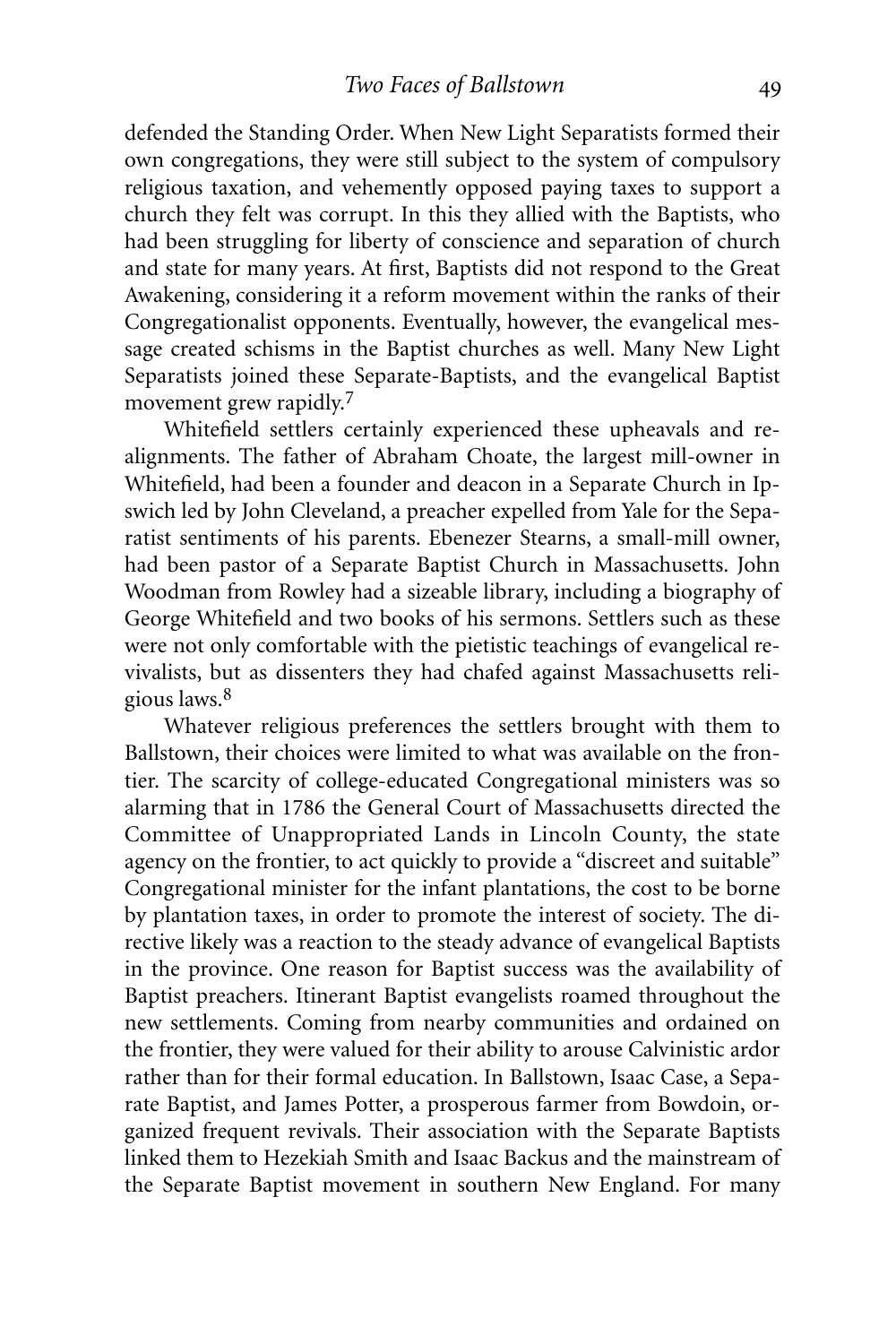years, Smith and Backus fought in the courts of Massachusetts against compulsory taxation.9

The Baptist revivals brought familiar messages to the Whitefield side of Ballstown, where the first church was organized as a Calvinistic Baptist congregation in 1788. Joseph Bailey, an immigrant from Rowley, was ordained as the first settled minister. While a few Jeffersonians also became members, the New Light Presbyterian minister from Bristol, Reverend Alexander McLean, was still making his missionary calls in Jefferson for the Society for the Propagation of the Gospel. It was McLean who suggested in 1804 that Jefferson build a meetinghouse without specifying the denomination, remembering, no doubt, the paralysis in coastal communities unable to decide whether the church should be Presbyterian or Congregational. It is not likely that he envisaged a Baptist church, but when the town was incorporated in 1808, no reliable Congregational or Presbyterian minister was available, McLean having died before the meetinghouse was finished. A town committee chose a Baptist licentiate, William Allen, who with the help of Isaac Case succeeded in converting the former Congregational/Presbyterians during a series of revivals in 1808. Except for the question of infant baptism, Allen's theology would have been familiar New Light Calvinism, although no doubt more dramatically expressed. The new meetinghouse was consecrated as an evangelical Calvinistic Baptist church with Allen as pastor. 10

Thus, while both communities eventually settled evangelical Baptist ministers, the history of the Baptists in Jefferson was missing the long chapters on efforts to separate church and state and to guarantee liberty of conscience. Despite this Baptist identity, Jefferson's filial attachment was to the Federalist, Congregational/Presbyterian coastal communities, not to the Separate Baptists in western Maine or Massachusetts. In setting up their new government, they simply followed the familiar patterns they had known. For Whitefieldians, becoming Baptists was a natural progression from their former lives. While Separatist activity in the Rowley/Newbury semicircle engendered a great deal of controversy in these towns, it also produced multi-religious communities where residents were accustomed to living among people of different beliefs. Thus Whitefieldians set up a church that was financially independent and a government that did not legislate either religion or behavior. Descendents of Quakers and Methodists already lived in town; the arrival of Irish Catholics simply added one more group to the mix.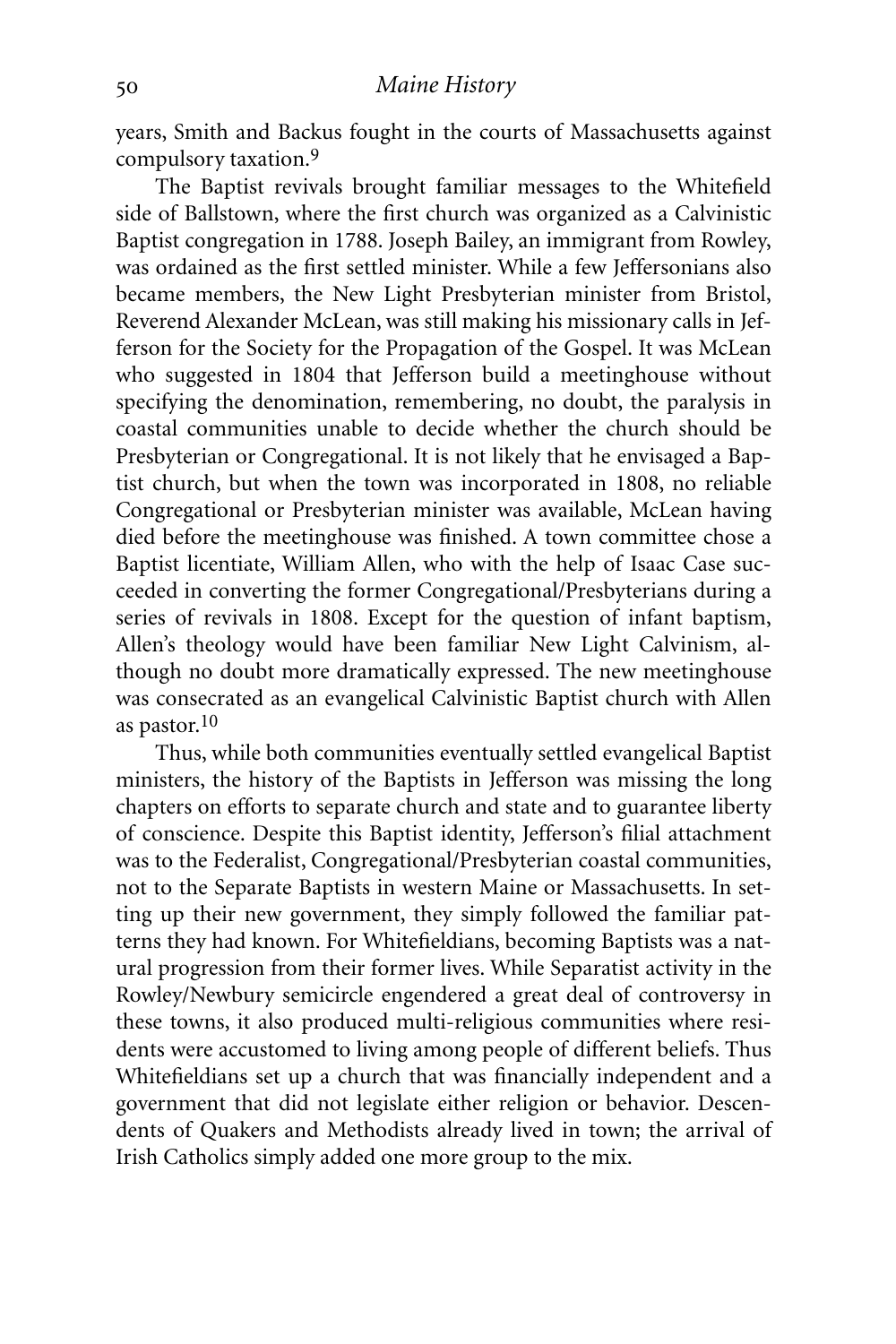#### **The Irish Catholic Community in Ballstown**

Irish Catholics, mostly single male immigrants, found their way to the Maine coast during the eighteenth century. Coming to Maine ports as fishermen from Newfoundland or Boston, Catholic men found themselves isolated in communities where Catholicism was proscribed and there were no Irish women; most acquired Protestant wives and assimilated into colonial society. After the Revolutionary War, New England experienced an increase in Irish Catholic immigration, now including families. Catholicism was "tolerated" under the Massachusetts Constitution, although Catholics were barred from public office and forced to pay the ministerial tax. Among these newcomers were James Kavanagh and Matthew Cottril. Both from Boston, they joined forces in Newcastle to establish a thriving shipyard and mill complex. Eventually both became wealthy merchant traders, their elegant Adams houses testifying to their upper-class status. Their enterprises attracted more Irish Catholics from Boston and Ireland, resulting in a sizeable Irish Catholic community in the Newcastle area, close to the mills on Kavanagh land.<sup>11</sup>

Not all of the immigrants remained in the Newcastle area. The town, complete with a landlord's manor house, tenant housing, and a company store, too closely resembled the English estates they had left behind. These early Irish immigrants were not desperate exiles driven out by famine or war. Like their Scots-Irish and English predecessors, they migrated to America for reasons of economic and professional advance. Land ownership, not wage labor, was the key to fulfilling their ambitions, and land in the thriving coastal village was both expensive and scarce. The back country offered greater opportunity, and thus the Whitefield Irish community continued to grow. The religious center remained in Newcastle where a chapel, St. Mary's of the Mills, was constructed in 1798. One of three French priests from the Boston community served at the masses.

The extraordinary presence of a priest in the Province of Maine in the 1790s, which certainly was a factor in luring Irish immigrants to the mid-coastal region, can be traced to the Peace of Paris in 1763. England promised to permit Catholicism in Canada, explicitly among the remaining Maine Indian tribes, the Penobscots and the Passamaquoddies, who had been converted by French priests. Confirmed in 1774 in the Quebec Act, the agreement was condemned in Boston where Catholic worship was still illegal and where Catholic priests were excluded under a sentence of exile or death. The Indians, whose repeated requests to the Massachusetts General Court for a priest had been ignored or answered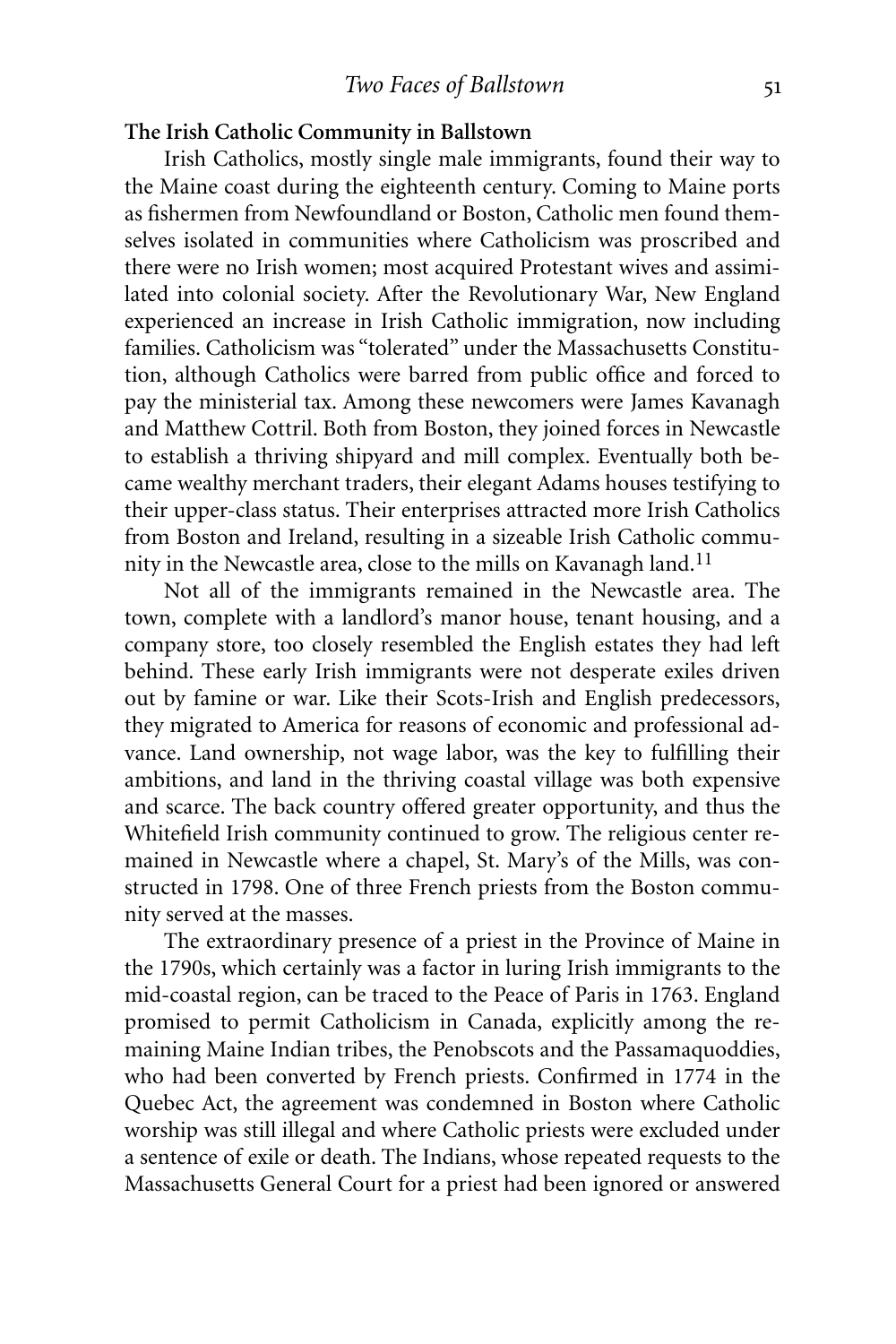#### *Maine History*

by Protestant missionaries, found themselves in a bargaining position as the rift between the colonies and England reached war stage. Fearful that the Canadians and the Indians would fight on the British side, especially after the capture of Castine in 1779, Massachusetts reluctantly agreed to send a priest to Maine. After the war, in negotiating a reduction in the size of Indian lands, Massachusetts promised a more permanent Catholic presence among Maine Indians.12

But where would Catholic priests be found in anti-Papist Boston? Again the political necessities of the Revolutionary War provided a pragmatic, if not philosophic, solution. Publicly insulting France and preventing her ambassadors and military personnel from practicing their religion would have been a huge political blunder. George Washington, in Cambridge to take command of the Continental army, ordered an end to the "ridiculous and childish" custom of burning an effigy of the Pope in celebration of Pope Day, an annual anti-Catholic festival dating back nearly two centuries. Massachusetts reluctantly gave permission to celebrate the Catholic mass, but only on board the French ships. The Revolutionary War thrust Massachusetts officials onto a much wider stage, where they came in contact with cultures not commonly encountered in Congregational circles. Massachusetts leaders were forced to make common cause with Catholic colleagues in Pennsylvania and Maryland. At last convinced that anti-popery was a hindrance, they began promoting religious toleration in their own state. However, while one article in the Massachusetts Constitution in 1780 guaranteed universal religious freedom, two others required public support of Protestant worship and restricted important political offices to Protestants. Thus post-war religious freedom in Massachusetts amounted to nothing more than toleration of Catholic worship and permission for priests to come into the state. This small victory, however, allowed the growing Irish community in Massachusetts to organize the first white Catholic congregation in New England in 1788. It was from this community that Kavanagh and Cottril emigrated to Maine and from which priests were dispatched to the Indian missions.13

During its first years, the Newcastle Irish settlement enjoyed only the irregular presence of a priest as he traveled to and from the Indian missions. Not until 1798 did Massachusetts fulfill its promise to the Indians and provide a stipend for the support of a resident Catholic priest. Three priests, refugees from the French Revolution, shared the missionary assignment that included the Newcastle congregation, spending the summers in the Indian villages and the winters in Newcastle at the Ka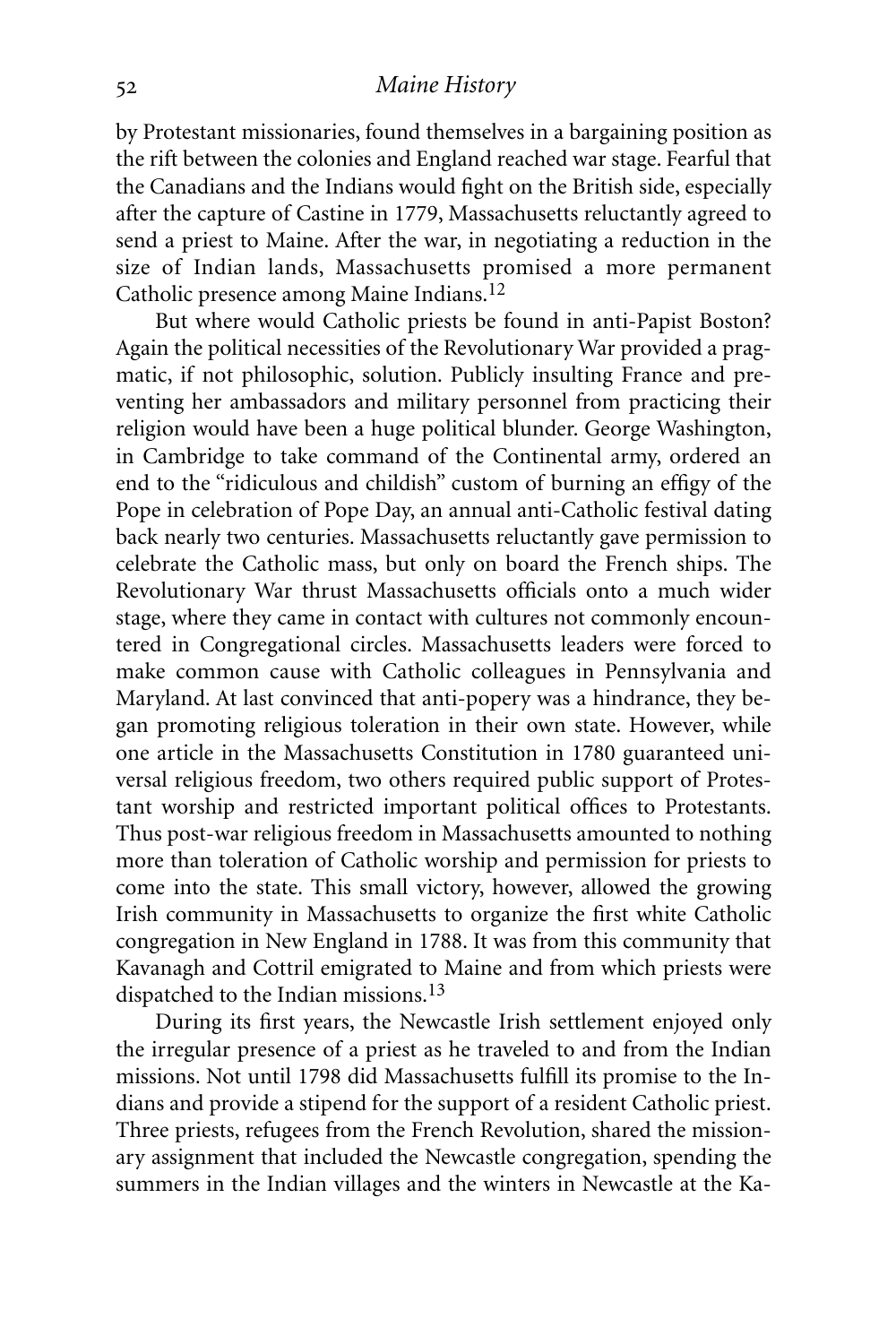vanagh mansion. The priests were also circuit riders, administering to Catholics in scattered villages. Many Irish fishermen who had earlier converted to Protestantism now rediscovered their Catholic roots. Their children were baptized, and their Protestant wives converted. As the Catholic congregation grew, the little chapel of St. Mary's of the Mills became inadequate, and the elegant brick church named in honor of St. Patrick, built on land donated by Kavanagh, was consecrated in 1808. It is today the oldest surviving Catholic Church in New England.

In 1818 the Newcastle congregation received its own pastor, an Irish immigrant named Dennis Ryan. Unlike the contemplative and aristocratic French priests who felt quite comfortable in the elegant Kavanagh mansion, Father Ryan, son of a tenant farmer and pursuing his own ambitions to be free from aristocratic governance, chafed under Kavanagh's control and moved to Whitefield. He immediately began building a wooden meetinghouse, which was consecrated in 1822 as St. Denis, named for the patron saint of France in honor of the French priests who had ministered to the fledgling community. He also acquired land for his own farm and a mill site just below the church. Although ambitious, Ryan did not carry with him the pretensions of the upper class. He worked alongside his farm and mill hands, eating the same food from the same table.

Dennis Ryan provided the Protestant community with an image of a Catholic priest different from that generated by centuries of Protestant rhetoric that equated the Roman prelate with Satan or with aristocratic and hierarchical power. As one of the Irish farmers, he demonstrates how the Catholic Church could fit so easily into the English rural culture of central Maine. In Whitefield, the Irish adjusted to the rhythms of the rural community, skillfully adapting their traditional stone masonry and open-field, single-crop farming to English timber-frame designs and the dispersed, mixed agriculture of their neighbors. Ryan and his countrymen transformed the forest into productive and well-tended farmsteads that could not be distinguished from those of their Protestant neighbors. The original St. Denis Church was built as a vernacular wooden Protestant meetinghouse, without steeple or ornamentation. The Irish shouldered their civic responsibility by sharing in the work of building roads and overseeing education. Ryan was elected selectman and school board chairman. Others showed their loyalty to local civil authority by supporting popular political moves. The heads of all Irish households signed the petition for the incorporation of Whitefield. Thus they earned the respect of their neighbors and were accepted into the rural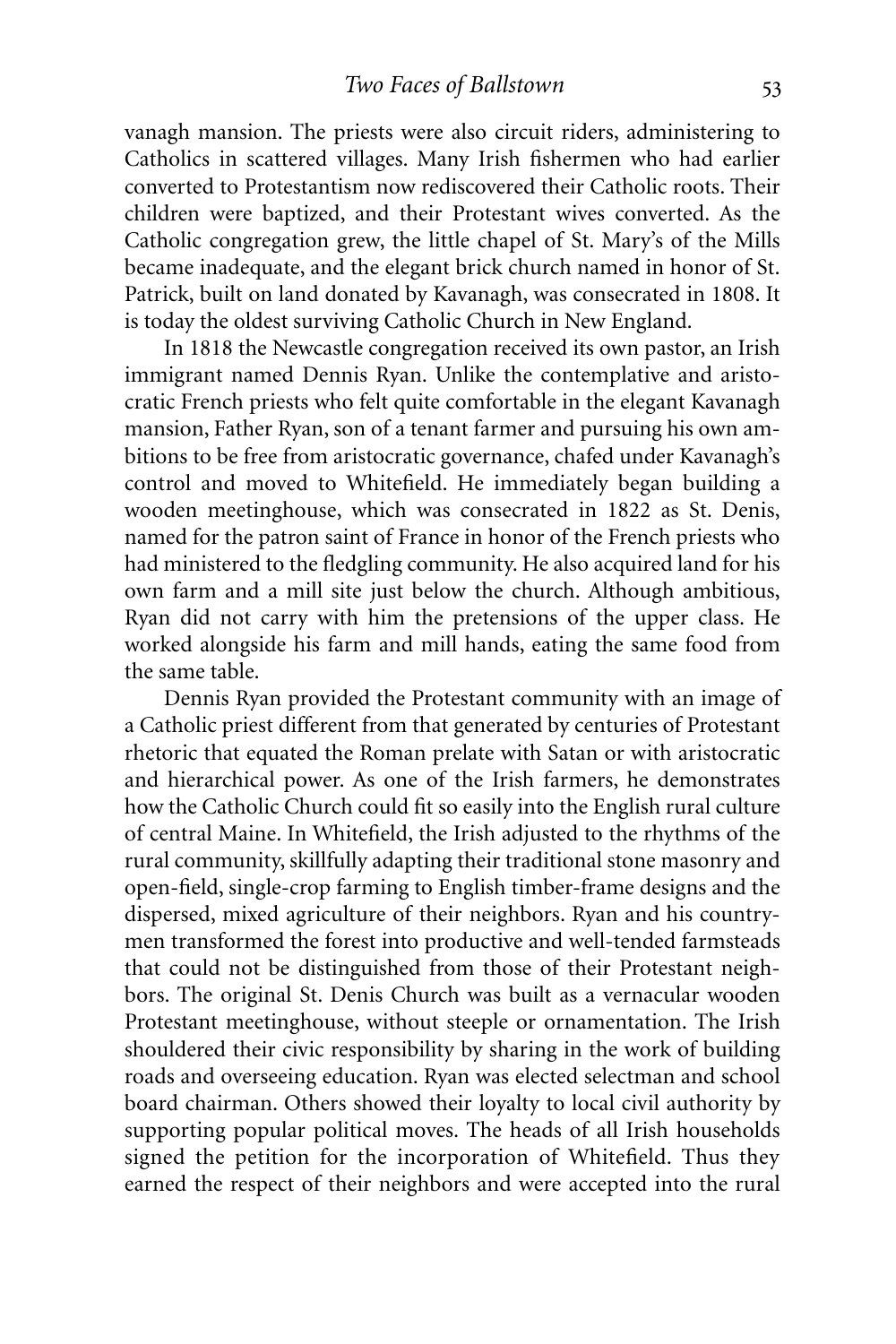

St. Denis Church, Newcastle. The brick church replaced a wooden structure dedicated in 1822 by Jean Cheverus, Bishop of Boston. Counties of birth carved on the gravestones – Tipperary, Clare, Tyrone, Carlow, Kilkenny, Waterford Cork – identify the original Irish immigrants from southern Ireland. Celtic symbols are evident on many gravestones. Photos by the author.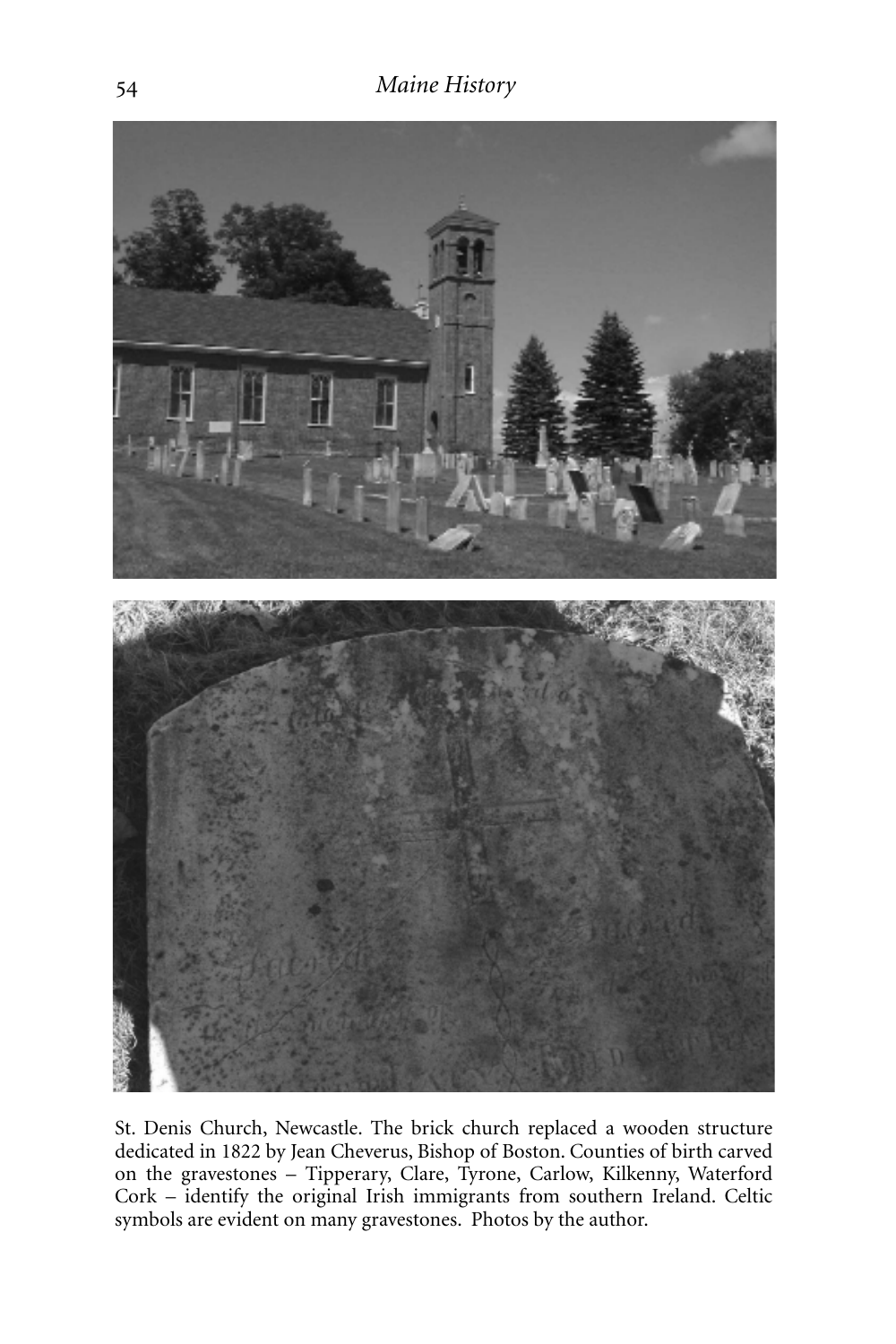and civic network. Social interaction, however, seems to have been confined to the Irish community. Few, if any, marriages were recorded between Catholics and Protestants. Common language encouraged this social insularity, as many of the immigrants still spoke Gaelic. Moreover, Irish homesteads (and an Irish tavern) were concentrated within a relatively small radius around the church, at some distance from Kings Mills where the Protestant church elite lived. Romanization of their sons and daughters was not a threat.

#### **Perceptions of Roman Catholicism in Ballstown**

Thus the Irish Catholic presence in Whitefield was both non-competitive and cooperative. But if the benign nature of the Irish community facilitated toleration, the English Whitefield residents accepted Catholics as neighbors in the first place because of the intellectual independence they developed in the Essex County towns in the Newbury/Rowley semi-circle. When a draft of the first Massachusetts Constitution restricted religious freedom to Protestants, a convention was called at Ipswich in 1778 to consider it. Theophilus Parsons, a Newburyport judge, authored the document, "Essex Results," which was overwhelmingly endorsed by the voters in the county towns. It stated in unequivocal terms that although "free exercise and enjoyment [of religious freedom] is said to be allowed to the protestants of this state by the constitution,…we suppose it to be an unalienable right of all mankind which no human power can wrest from them." Moreover, Essex County was the destination for about 200 Catholic Acadians when they were deported from Nova Scotia. Reduced to paupers, these French neutrals, as they were called, were redistributed in the 1760s to various counties in Massachusetts in order to dilute their presence with good English Protestants. While this contact may not have offered an ideal opportunity to erase old Catholic stereotypes, at least the Acadian presence provided a human face, and it was not threatening.14

For the Jefferson settlers, the encounter with Catholics was not so benign. During the French and Indian Wars, they or their families along the Sheepscot, Damariscotta, Dyer, and Muscongus rivers, and on the Bristol and Boothbay peninsulas, had been the victims of attack by Indians loyal to the French. Many had been killed or taken in captivity to Quebec; others were forced to leave their farms in ruins. It was not so much Protestant rhetoric (although that would have reinforced their personal experiences), but tales of war that informed the Jeffersonian mind-set. They would not have welcomed Catholics, no matter that they were not French, into their midst.15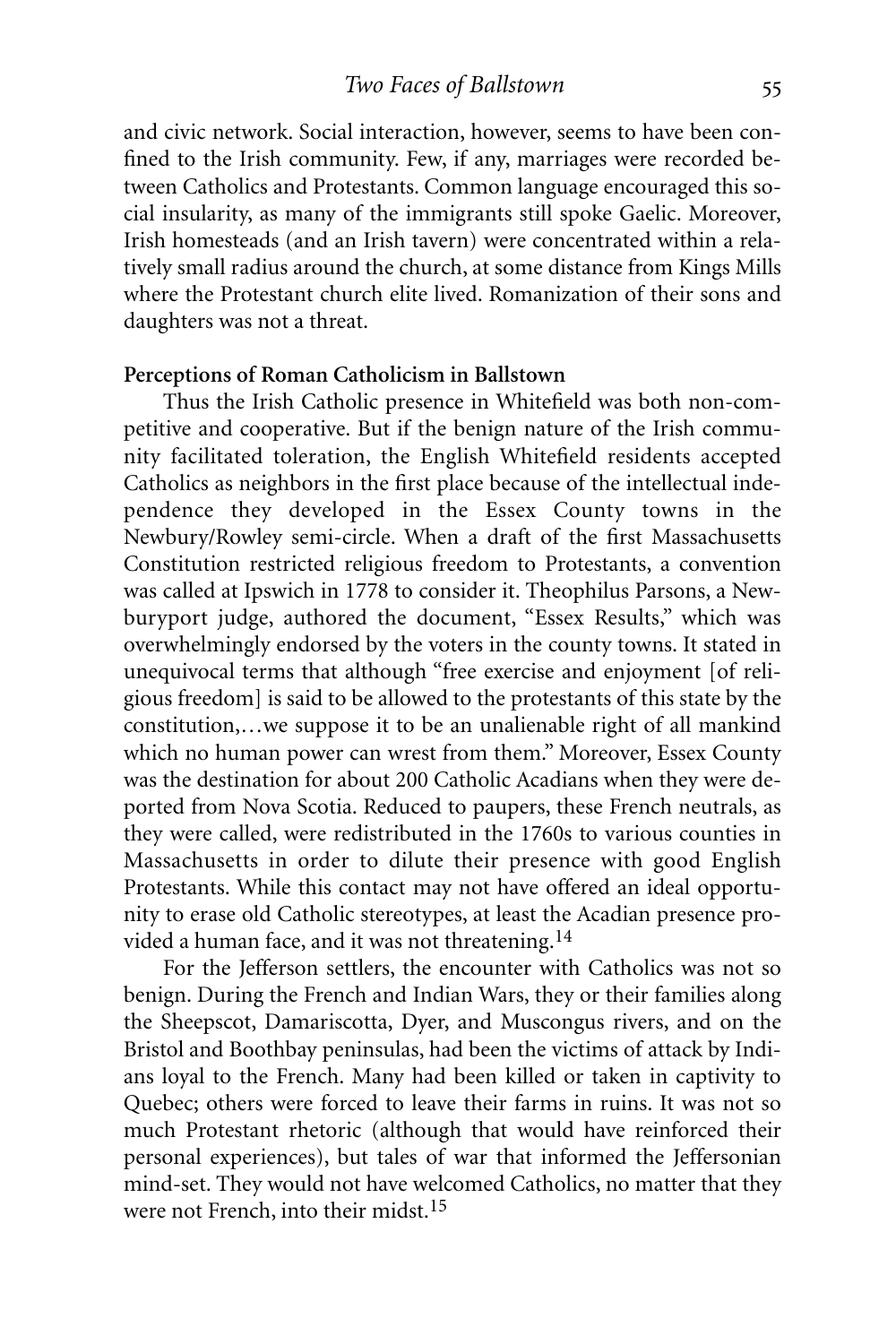#### *Maine History*

If Jeffersonians were wary of Catholics, Catholics were equally uneasy about living in a town with a Federalist/Congregational government. While two of the first Catholic families to come to Ballstown were listed in the 1810 Jefferson census, there were no Irish names in 1820. Newcastle Catholics would have been alert to the fact that Federalists would strictly enforce Massachusetts law. In 1797 when the Newcastle Catholic community was served by two priests from Boston, the town refused to exempt James Kavanagh and Matthew Cottril from paying ministerial taxes, although the selectmen had approved the exemption. Francis Matignon, as Kavanagh's minister, filed a claim for the recovery of taxes paid in Newcastle. Losing in the Court of Common Pleas, he appealed to the Supreme Court and lost. The judge reminded him that only Protestant dissenters could claim a share of the ministerial taxes, and that "Papists are only tolerated, and as long as their Ministers behave well, we shall not disturb them. But let them expect no more than that."16

In a second case, attorney general James Sullivan, on complaint of the town, had Jean Cheverus, the other priest, arrested for performing a marriage. The town maintained that he, as a circuit rider, had not been properly ordained over a settled parish and thus could not legally perform marriages. Released on bail, he faced a criminal charge that would have placed him in the pillory, and a civil charge that imposed a fine. The Superior Court reluctantly agreed that he had been properly ordained as a Catholic priest and dropped the criminal charge. The civil charge never was heard because of what Matignon called "an action of Divine Providence": the anti-Catholic judge fell from a horse and nearly lost his life. Experiences like these no doubt impressed the Irish immigrants, encouraging them to search out a more hospitable venue. The priests, in their extensive travels as circuit riders, knew that it was a matter of local politics. Father Matignon, writing to his bishop in Baltimore after the loss of the Newcastle tax case, noted that Catholics had been deprived of a right that, "in a number of places, no one even thought of denying us." Irish immigrants, he suggested, should choose their settlement place wisely. The evidence is that they took his advice.<sup>17</sup>

#### **Cultural Persistence**

The Ballstown example confirms other studies that have shown how community experiences from mother towns colored the lives of migrants to the frontier. But it also reveals how compelling and how persistent these cultural roots were. For nearly thirty years, Jeffersonians and Whitefieldians jointly governed the plantation of Ballstown; in that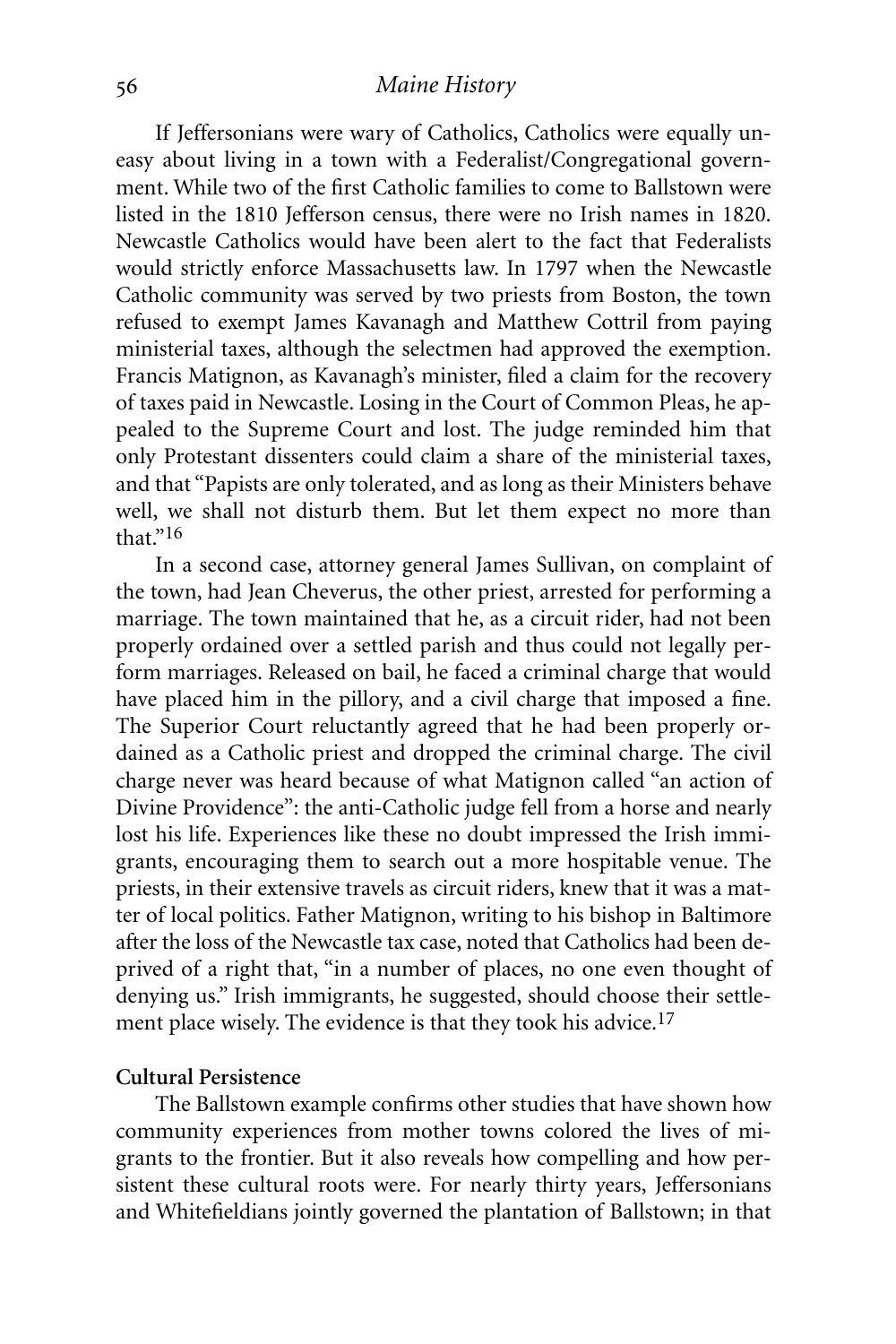

Postcard image of Kings Mills, ca. 1909, site of the first mill built on the Sheepscot River in 1774, and a watercolor painting of the Kings Mills community. The Whitefield Union Church, built in 1870 by the Whitefield Methodist-Baptist Corporation, included descendants of the First Baptist Church organized in 1789. Photo courtesy Lucy Martin and Herb Hartman; watercolor by Julian Sacks (1998).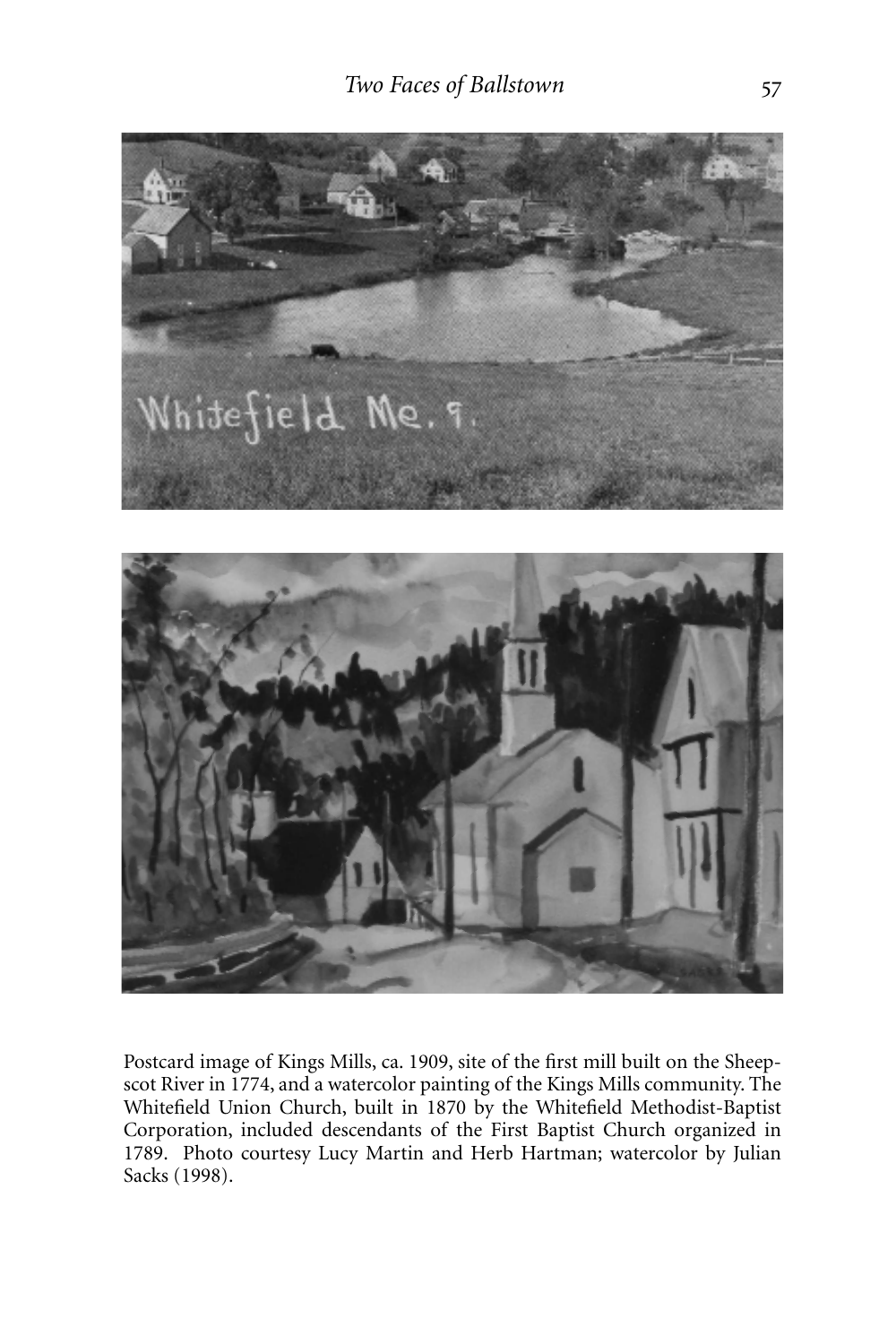

Irish Households in Whitefield.

time, neither group compromised its belief in the relative benefits or disadvantages of submitting to the law of Massachusetts. In the face of repeated failures to convince Whitefieldians to incorporate as a Massachusetts town, Jeffersonians simply separated from them. When frontier expediency forced Jeffersonians into Baptist conversion, their new religion was quickly subsumed into their Congregational/ Federalist mindset. When Catholics arrived two generations after the violence ostensibly instigated by French Catholics was over, they were not encouraged to stay, thanks to the ministerial tax. Jeffersonians recreated the religious homogeneity of their coastal towns of origin so completely that there were only Baptist churches until 1950, when the Episcopal church was organized.18

Whitefieldians, with their experiences of persecution under Massachusetts religious laws, remained vigilant against the intrusion of distant government or outside values into town affairs. Civil decisions reflected

tion of Irish Catholic and Protestant Households. ca 1830 Adapted from McCarron, Kavanagh, P.310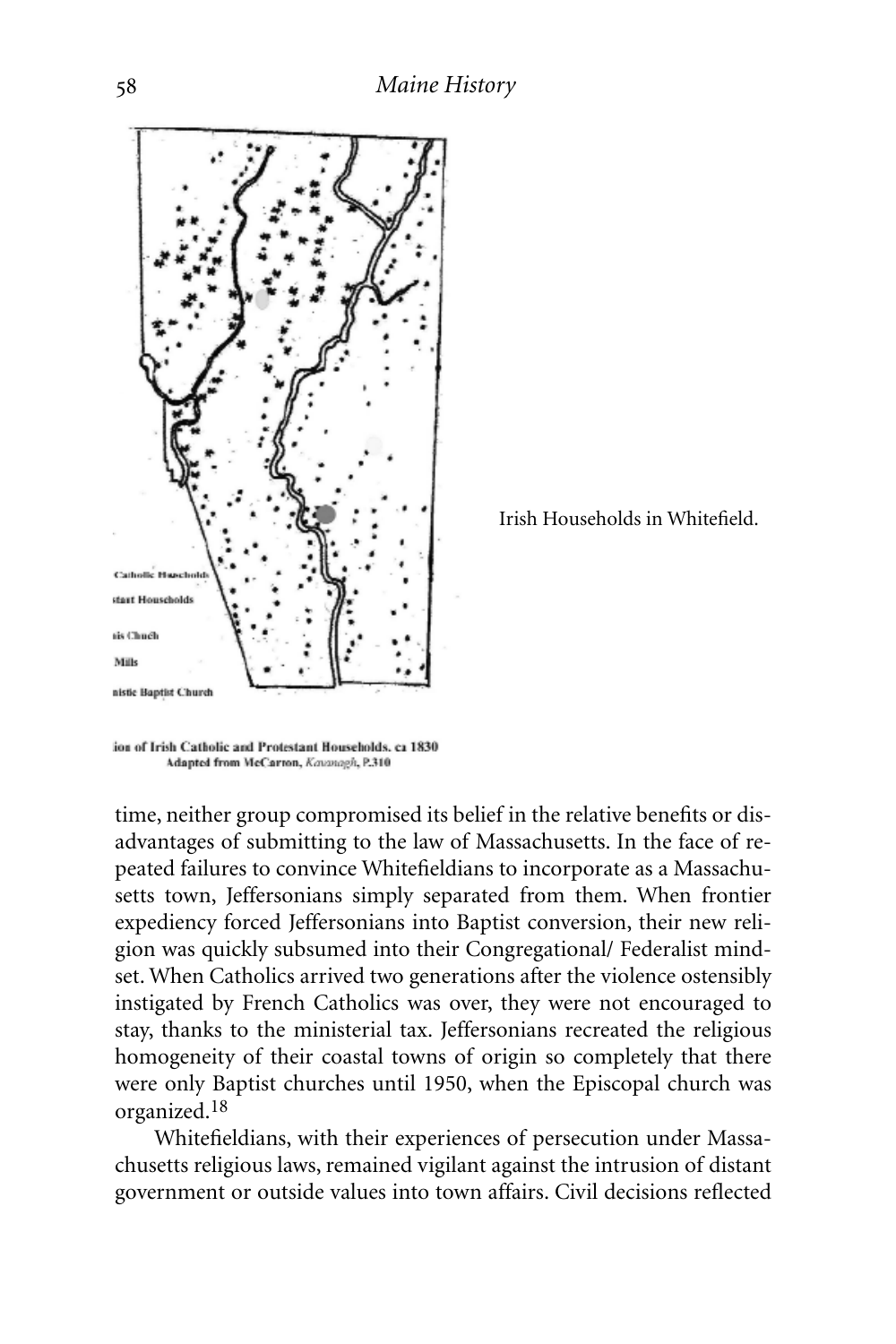



The Irish presence in Whitefield is suggested in the Celtic gravestone images and the Field stone house, built in the Irish tradition in the1830s by John Field or his son Thomas, who emigrated from Ireland in 1822. Photos by the author.

the will of local farmers. The Baptist church in Whitefield, as in Jefferson, closely monitored the moral conduct of its members, but in Whitefield it was not an arm of the law. While George Whitefield might have reviled Popism, the liberty of conscience and fierce independence spawned in the Newbury/Rowley hometowns led to a cultural heterogeneity in Whitefield that fostered religious diversity and discouraged moral righteousness.<sup>19</sup>

These cultural profiles of Jefferson and Whitefield were still recognizable in their centennial observances in 1908 and 1909. While both events exuded pride of place, honored local achievements, and exhibited a strong patriotic fervor, the messages communicated by their respective celebrations were decidedly different. In the Jefferson centennial, the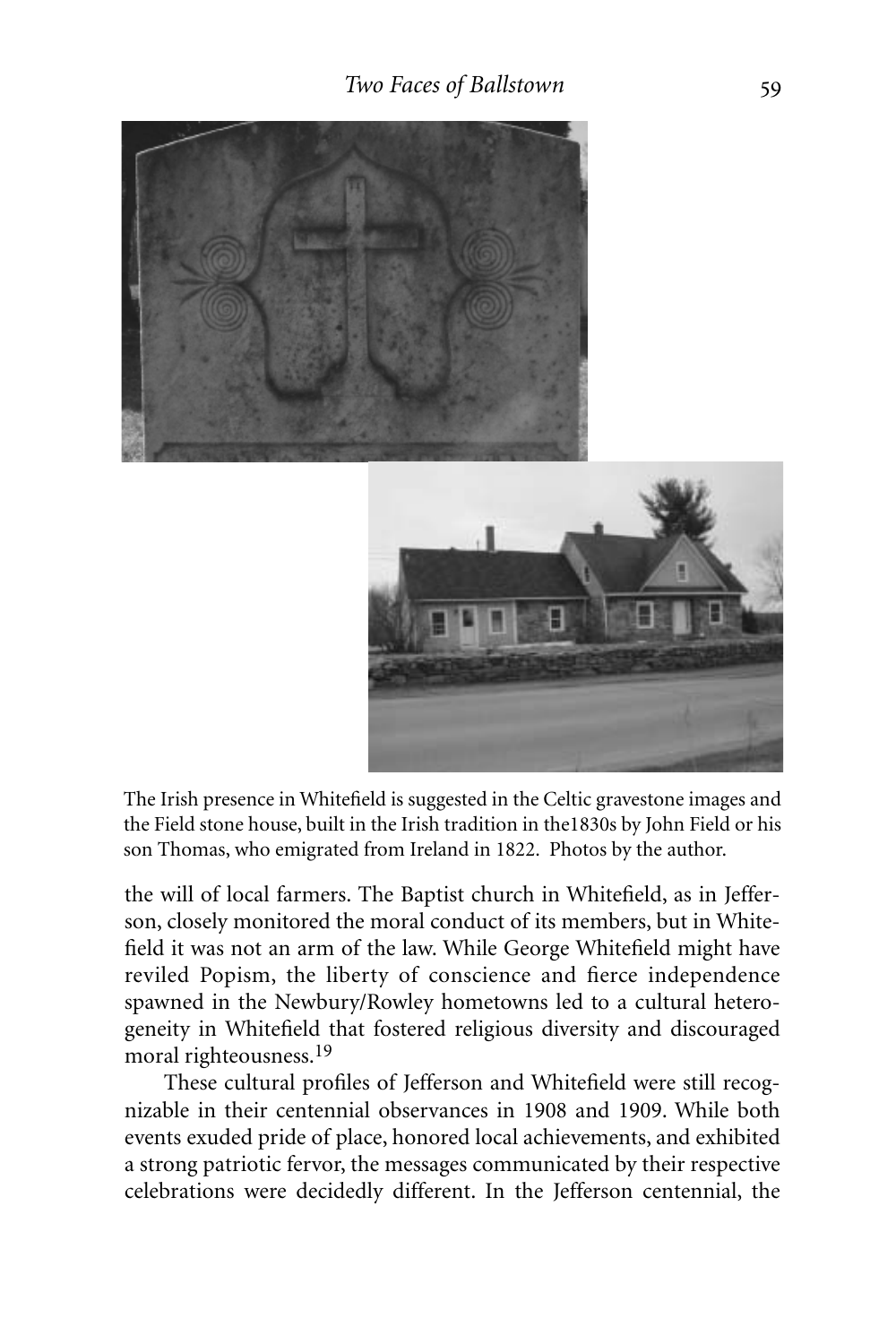#### *Maine History*

coupling of morality and religion to a public, political event and a homogeneous religious presence echoed the traditional values of Jefferson's founders. Baptist ministers enjoyed prominent roles both in delivering benedictions and as principal speakers, warning the crowd of the curse of the dram shop and reminding them of Maine's prohibition laws. More revealing was the keynote speech by a learned professor descended from an early settler. Addressing himself to "intelligent Anglo-Saxons" like himself, he warned of the tide of immigration bringing the "degenerate races of the south of Europe," mainly Roman Catholic. Although the menace to the small rural community by poor Italian Catholic immigrants was nonexistent, the public endorsement of his message, along with prohibition, was consistent with the Jefferson founding fathers' concerns for social order and cultural homogeneity.

Whitefield celebrated its diversity. Its parade was participatory theater, with the whole town marching behind a Catholic boys' band, war veterans, senior citizens, and school teachers. The parade ended at a field, where a Baptist invocation was followed by speeches from a Catholic priest, a state senator, and the school superintendent. The discourses were on farm policies and local history. The democratic impulse of the community was evident as one speaker extolled Jackson, Grant, and Lincoln. Whitefield, true to its founding practices, celebrated itself, not the intellectual or political imperatives from outside.20

Ballstown's history illustrates the difficulty of extrapolating about the political and social values of a community from its religious identity. The broad evangelical Baptist canopy that engulfed the Maine back country in the late eighteenth and early nineteenth centuries may have encouraged independence from vested authority and provided the language of rebellion, but it also obscured cultural differences among the many townships founded in this era. Early settlers wove their family traditions and local values into a much richer tapestry than heretofore realized.

#### **NOTES**

1. Alan Taylor, *Liberty Men and the Great Proprietors: The Revolutionary Settlement on the Maine Frontier: 1760-1820* (Chapel Hill: University of North Carolina Press, 1990), especially Chapter 5, "Searchers and Preachers," pp. 123-153. 2. See Linwood Lowden, *Ballstown West,1768-1809: An Introduction to the History of the Town of Whitefield* (1984; rpt, Whitefield Historical Society, 1999); *Jefferson, Touchstone of Democracy* (Jefferson: Jefferson Historical Society, 1976); Ballstown Plantation Records (hereafter BPR), 1791-1808, Whitefield Historical Society; Jefferson Town Clerk's Record Books (hereafter JTCR), vol.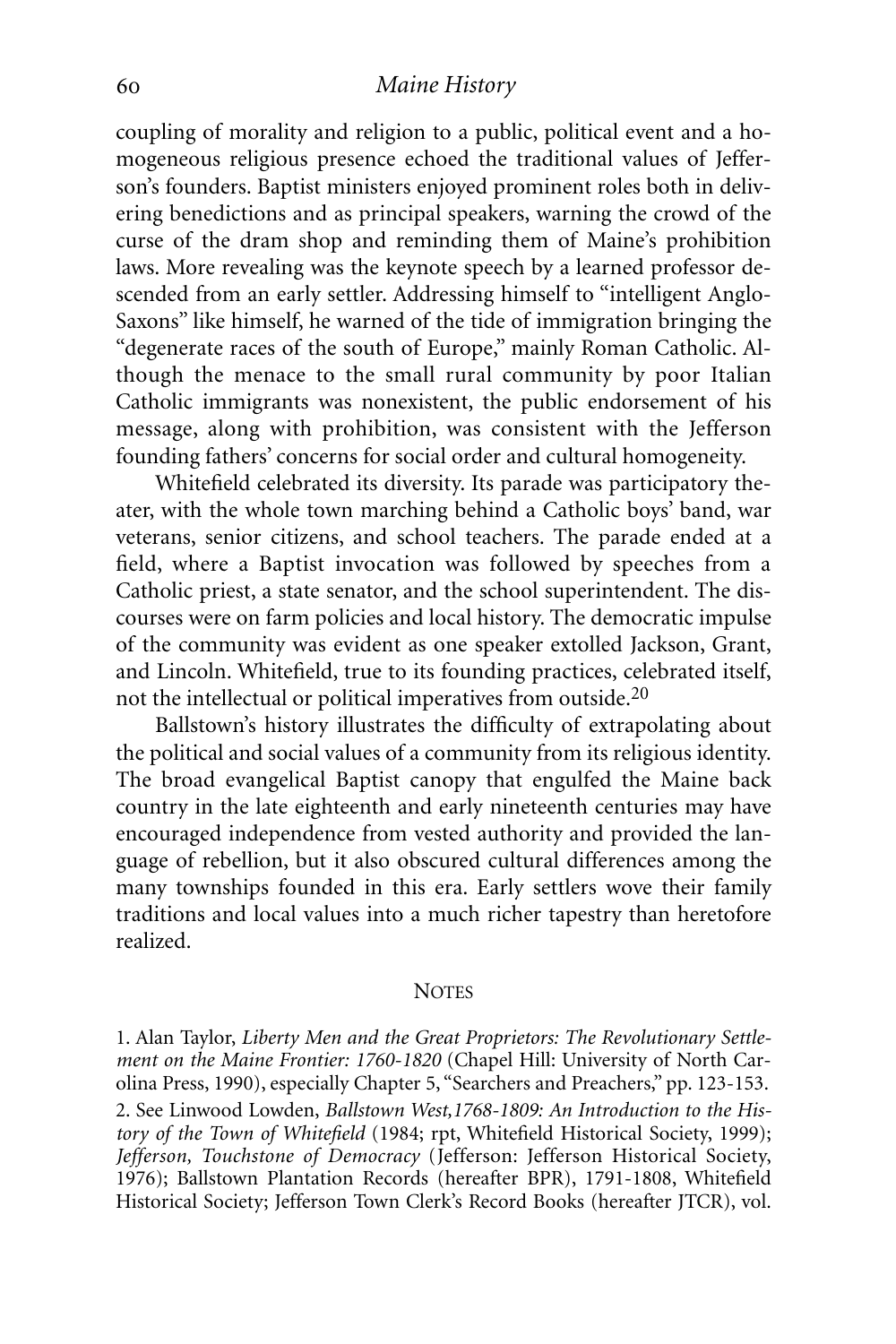1, 1807-1809, and vol. 2, 1809-1819, Jefferson Town Office; Whitefield Town Clerk's Record Book (hereafter WTCR), 1809-1826, Whitefield Town Office.

3. See Vital Records of the various towns, printed family genealogies, published histories of the towns, and the census of Massachusetts, 1766; *Collections of the Maine Historical Society: Documentary History; Baxter Manuscripts* (Portland: Maine Historical Society), vol. 13, pp. 448-453. The author would also like to thank Linwood Lowden of Whitefield and Priscilla Bond of Jefferson for their genealogical assistance.

4. David Quimby Cushman, *The History of Ancient Sheepscot and Newcastle* (1882; rpt., Rockland, Maine: Courier-Gazette, 1983), p. 452. See Charles Edwin Allen, *The History of Dresden, Maine* (Augusta: Bertram E. Pack ard, 1931)*,* pp. 224-226; Robert E. Dunbar and George Dow, *Nobleboro, Maine: A History* (Damariscotta: Lincoln County Publishing Company, 1988), pp. 19-20; Francis B. Greene, *History of Boothbay, Southport and Boothbay Harbor, Maine; 1623- 1905* (1906; rpt., Bowie, Maryland: Heritage Books, 1992), pp. 133-137; John Johnston, *A History of Bristol and Bremen, including the Pemaquid Settlement* (1873; rpt., Bremen, Maine: Seavey Printers, 1988), p. 337.

5. For background on Scots-Irish settlement in the region, see Dunbar and Dow, *Nobleboro*, pp. 5-8; Greene, *Boothbay,* pp. 167, 175-212; Johnston, *Bristol,* pp. 265-275, 338-344; William Willis, "Scotch-Irish Immigration to Maine and a Summary of Presbyterianism," *Collections of the Maine Historical Society, Series 1* (Portland: Maine Historical Society), vol 6, pp. 1-37.

6. The term "New Light" generally applies to evangelical ministers who responded favorably to the Great Awakening; "Old Light" describes non-evangelical ministers or opponents of the Great Awakening. See Douglas L. Winiarski, " 'A Journal of a Fue Days at York': The Great Awakening on the Northern New England Frontier," *Maine History* 42 (no. 1, 2004), pp. 46-85. For Murray, see Greene, *Boothbay*, pp. 177-187; for MacLean, see Johnston, *Bristol*, pp. 369-374.

7. See Cedric B. Cowing, *The Saving Remnant* (Urbana: University of Illinois Press, 1995), chapters 2 and 6; William G. McLaughlin, *New England Dissent, 1630-1833: The Baptists and the Separation of Church and State* (Cambridge: Harvard University Press, 1971), especially pp. 360-398, 421-453; C.C. Goen, *Revivalism and Separatism in New England* (New Haven: Yale University Press, 1962), pp. 99-101, 310, 313.

8. Goen, *Revivalism*, pp. 99-101, 310, 313; E.O. Jameson, *The Choates in America* (Boston: Alfred Mudge & Son, 1876), p. 37; Robert Crowell, *History of the Town of Essex,* (Springfield: Samuel Bowles & Co., 1868), pp. 160-171; John Woodman Estate Appraisal, Lincoln County Probate Records, vol. 13, pp. 187-90, August 29, 1808, Lincoln County Courthouse, Wiscasset.

9. Resolves of Massachusetts, chapter 128, cited in Lowden, "Ballstown," p. 116. For Baptist activity in Whitefield see Henry S. Burrage *The History of the Baptists in Maine* (Portland: Marks Printing House. 1904), pp. 90-112; Joshua Millet, *A History of the Baptists in Maine* (Portland, Charles Day & Co., 1845), pp. 114-116, 279-282.

10. See Priscilla Bond and Martha Tomkins, comps.,"First Baptist Church of Jefferson, Maine, 1808-1983" (1981), 1-3, Jefferson Historical Society; and